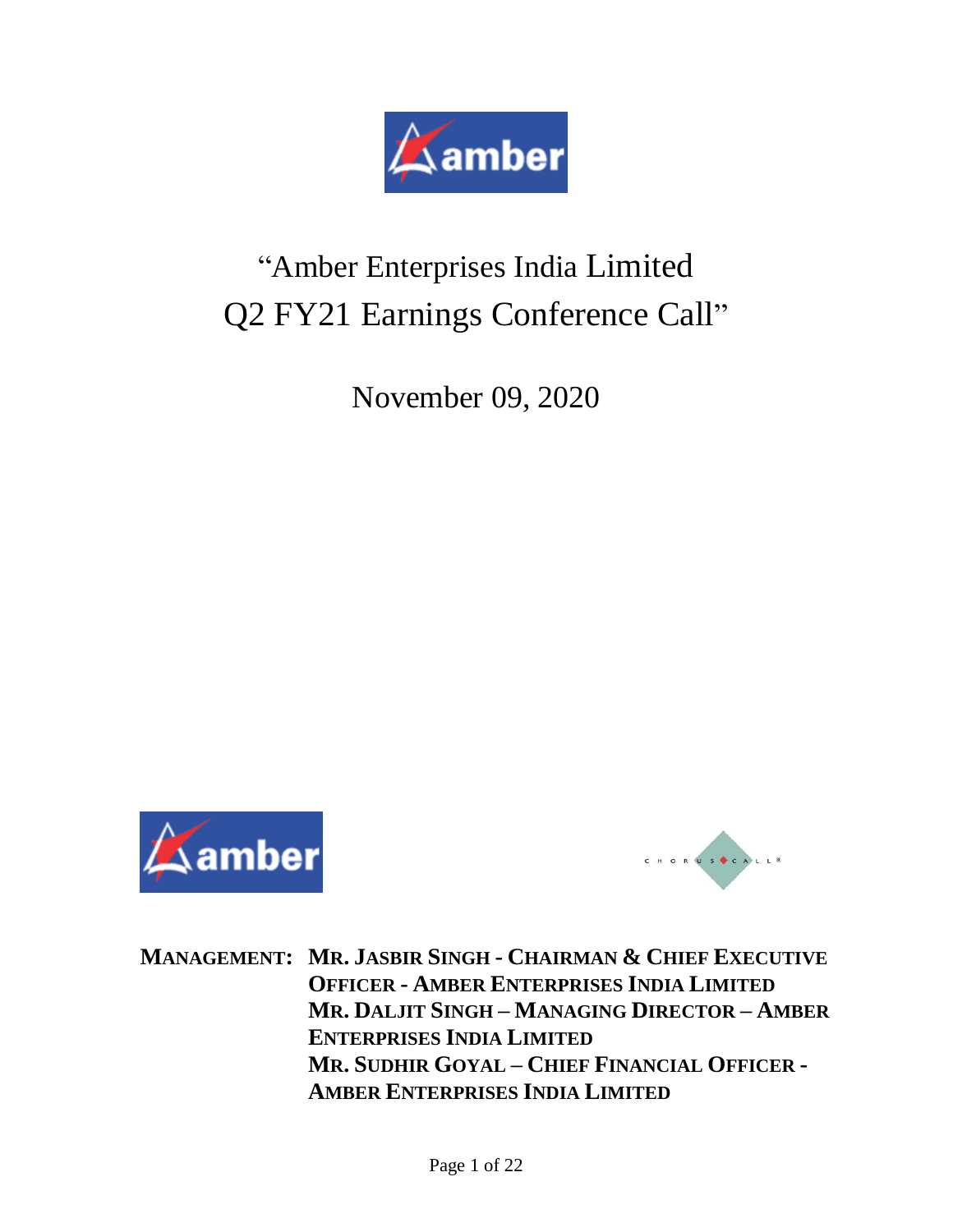

**Moderator**: Ladies and gentlemen, good day and welcome to the Amber Enterprises India Limited Q2 & H1 FY21 Earnings Conference Call. This conference call may contain forward-looking statements about the company which are based on the beliefs, opinions and expectations of the company as on date of this call. These statements are not the guarantees of future performance and involve risks and uncertainties that are difficult to predict.

> As a reminder, all participant lines will be in the listen-only mode and there will be an opportunity for you to ask questions after the presentation concludes. Should you need assistance during the conference call, please signal an operator by pressing "\*" then "0" on your touchtone phone. Please note that this conference is being recorded. I now hand the conference over to Jasbir Singh- Chairman & CEO of Amber Enterprises India Limited. Thank you and over to you Sir!

# **Jasbir Singh:** Hello and good morning everyone, first and foremost I hope you all are keeping safe and healthy. On the call I am joined by Mr. Daljit Singh, Managing Director, Mr. Sudhir Goyal, Chief Financial Officer and Strategic Growth Advisors, our Investor Relation Advisors. We have uploaded our result presentation on the exchanges, and I hope everybody had an opportunity to go through the same.

I would like to open my remarks by giving a brief overview of the business environment, and industry updates followed by government initiatives and our strategy for the same. Following the operational and financial performance for Q2 and H1 FY21.

Post easing of the lockdown restrictions, Q2 went well for the overall Room AC industry and surprisingly have witnessed an uptick in the retail demand for room ACs in Q2 FY21 itself. We saw uptick in sales due to the pent-up demand. Overall consumer durable and electronics industry has witnessed a positive momentum in Q2 FY21. The channel inventory levels are back to normalize level and we anticipate growth for H2 FY21. Of course, subject to no further lockdowns happened due to second wave of COVID.

This was on the business environment. Let me spend some couple of minutes on RAC industry updates. In the recent notification issued by DGFT, import of refrigerant fill air conditioners have been prohibited. The Indian Government has taken initiative towards selfreliance, and Aatmanirbhar Bharat, and ban on import of RACs is one of the steps towards this initiative. This has opened up opportunities for domestic manufacturing.

As per industry estimates 30% of fully build RACs were being imported in India valued at approximately 4000 Crore plus. These were primarily CBUs (Completely Built Units),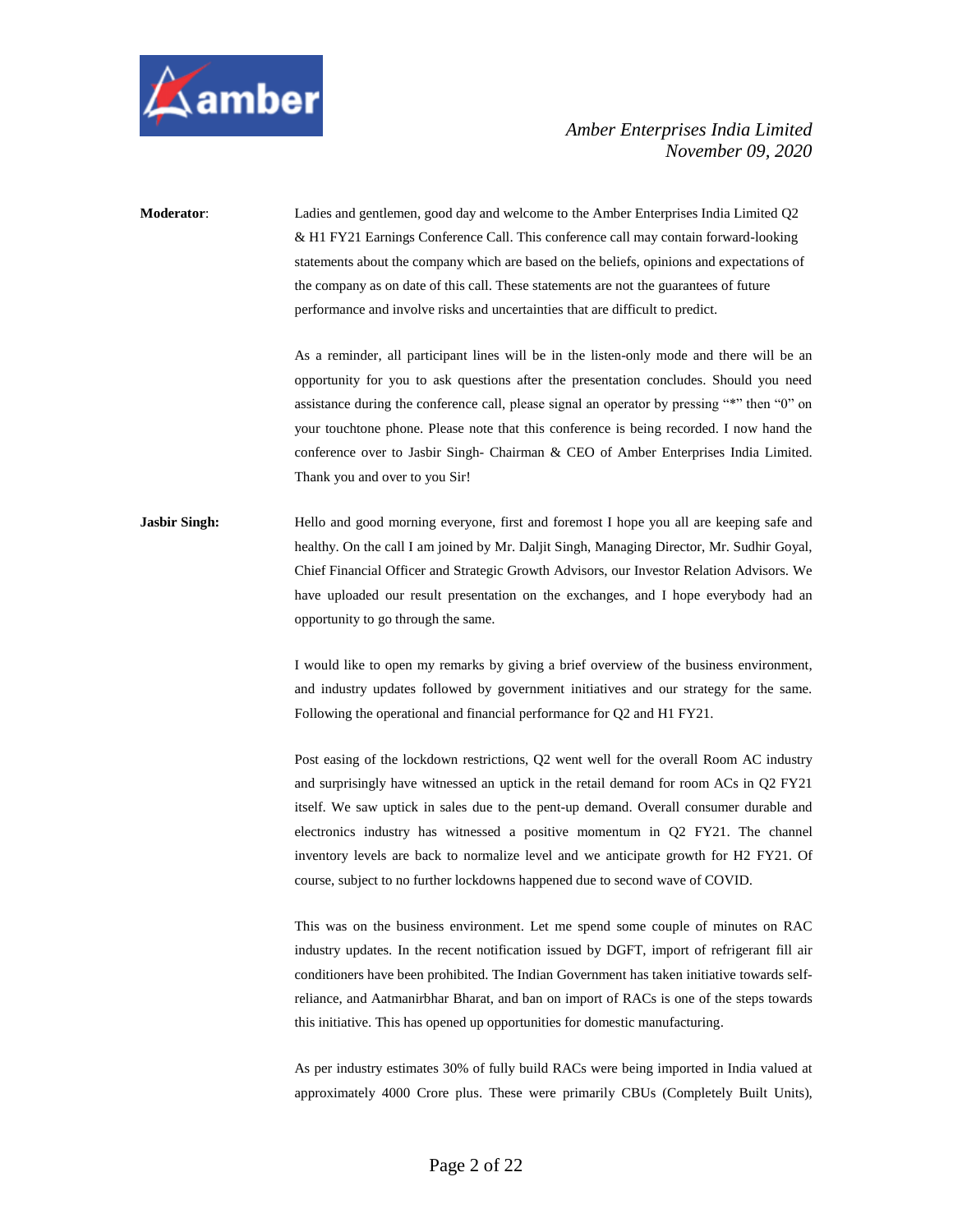

which were refrigerant fill. Also, an equivalent worth of components are being imported in India and we envisage that the move from the government will help local sourcing of RACs.

It will not be easy for OEMs to import non-refrigerant fill ACs and unpack and then fill the gas and get the unit tested and supplied to the different locations across the country. This will primarily incur extra cost from gas filling perspective as well as it will create a logistical hassle for the OEMs. It also negates the economic benefits of importing to a large extent.

' As per the above-mentioned challenges, we believe that the local manufacturing and sourcing of RACs in India will increase. Amber is well placed to capitalize this opportunity as one stop solution provider to its customer and HVAC Industry.

Having said about the opportunities, I would also like to highlight on our capabilities and readiness to cater on the same. We have kept ourselves ready and have successfully completed a QIP of Rs. 400 Crores in Q2 FY21, which got oversubscribed by more than 5.5 times. The money raised from QIP has been temporarily been used for paying of the debt, Capex, working capital and acquisition of balance 20% stake of Sidwal. With this opportunity in hindsight coupled with growth capital recently raised, we are all geared up for the growth in domestic manufacturing of RACs and its components and would endeavor to grab most of the market share. We believe this opportunity will further strengthen our presence in the domestic market and create a solid foothold for exports market.

The China Plus One strategy is also unfolding opportunities for emerging markets. We have already started getting inquiries, RFQs from big global players for RACs as well as components. We have started component exports to nearby countries and to US as well. However, the export opportunity will play out in the mid to long-term because of various reliabilities and product developments for the suitable markets.

In addition to our wide range of room air conditioners with multiple SKUs across all star rating and tonnage including inverter ACs, we have successfully launched our wide range of offering in commercial air conditioner segment also.

We have also strengthened our product portfolio for railways, metros and bus air conditioning in Sidwal with surge in demand for air condition coaches and multiple upcoming metro projects across the country. Going forward, we are optimistic of growing this segment as well.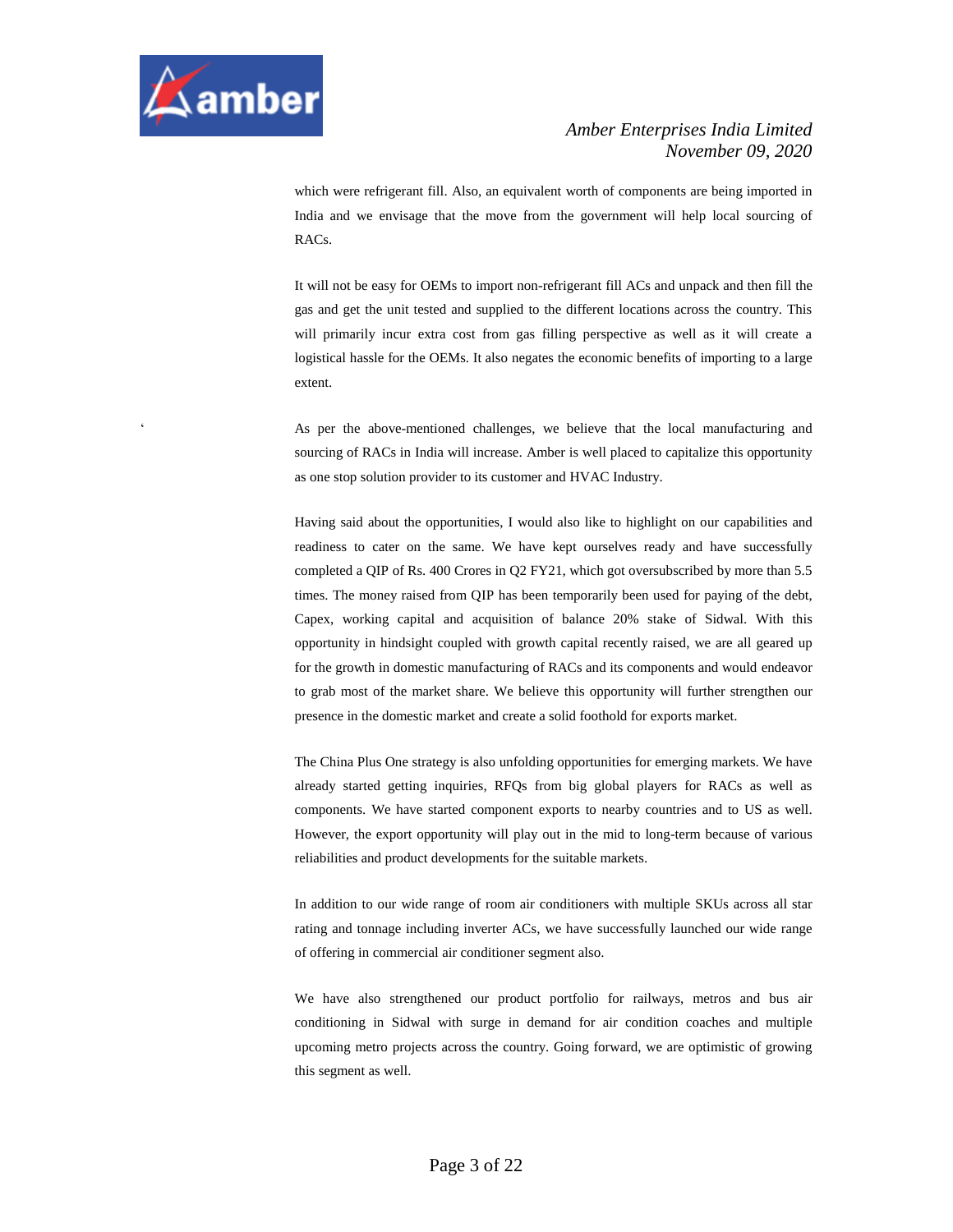

We are continuously investing in R&D for new product developments and better energy efficient products. With this we will be future ready with the product portfolio to cater to the increasing demand across segments.

#### **I will now take you through the consolidated financials**

On revenue side, our consolidated revenue of Q2 FY21 stood at Rs.408 Crores as against Rs.623 Crores in Q2 FY20 a degrowth of 35%. This was majorly due to full season loss in Q1 FY21, which had led to pileup of inventory in the system, which we believe are near normalize levels now.

For the quarter, RAC contributed 36% of total revenues while components and mobile application contributed 64% of the revenues. We have been witnessing good traction for our component business across verticals, however the skew towards component in this quarter will also attribute to lower RAC sales.

On operating EBITDA for Q2 FY21, we witnessed an operating EBITDA of Rs.22 Crores are against Rs.39 Crores in Q2 FY20. The drop in revenues led to the de-operating leverage playing out. Operating EBITDA excludes Rs.2.2 Crores on account of fixed asset writtenoff and loss on sale of fixed assets.

We have resorted to various cost rationalization program to curtail our fixed and semivariable expenses of which some of the benefits will be retained on long-term basis. Operating EBITDA margins for Q2 FY21 stood at 5.4% as compared to 6.2% in Q2 FY20. This is primarily also because we are in the seasonally weak quarter. PAT for quarter stood at Rs.3 Crores as compared to 12 Crores in Q2 FY20.

#### **Now coming to subsidiaries financials**

On Sidwal, our railway and metro business segment has been able to withstand all the challenges from COVID-19. We have been able to acquire new orders and strengthen our order book despite weak economic scenario. Q2 FY21 revenues were Sidwal, stood at Rs.47 Crores and operating EBITDA stood at Rs.13 Crores. H1 FY21 revenues for Sidwal stood at 77 Crores with operating EBITDA at Rs.18 Crores. H1 FY21 operating EBITDA margin for Sidwal stood at 23%. We have utilized this time to enhance our capabilities in R&D. We have strengthened our commercial and bus and truck refrigeration solutions along with continuous development for metros and railways as well.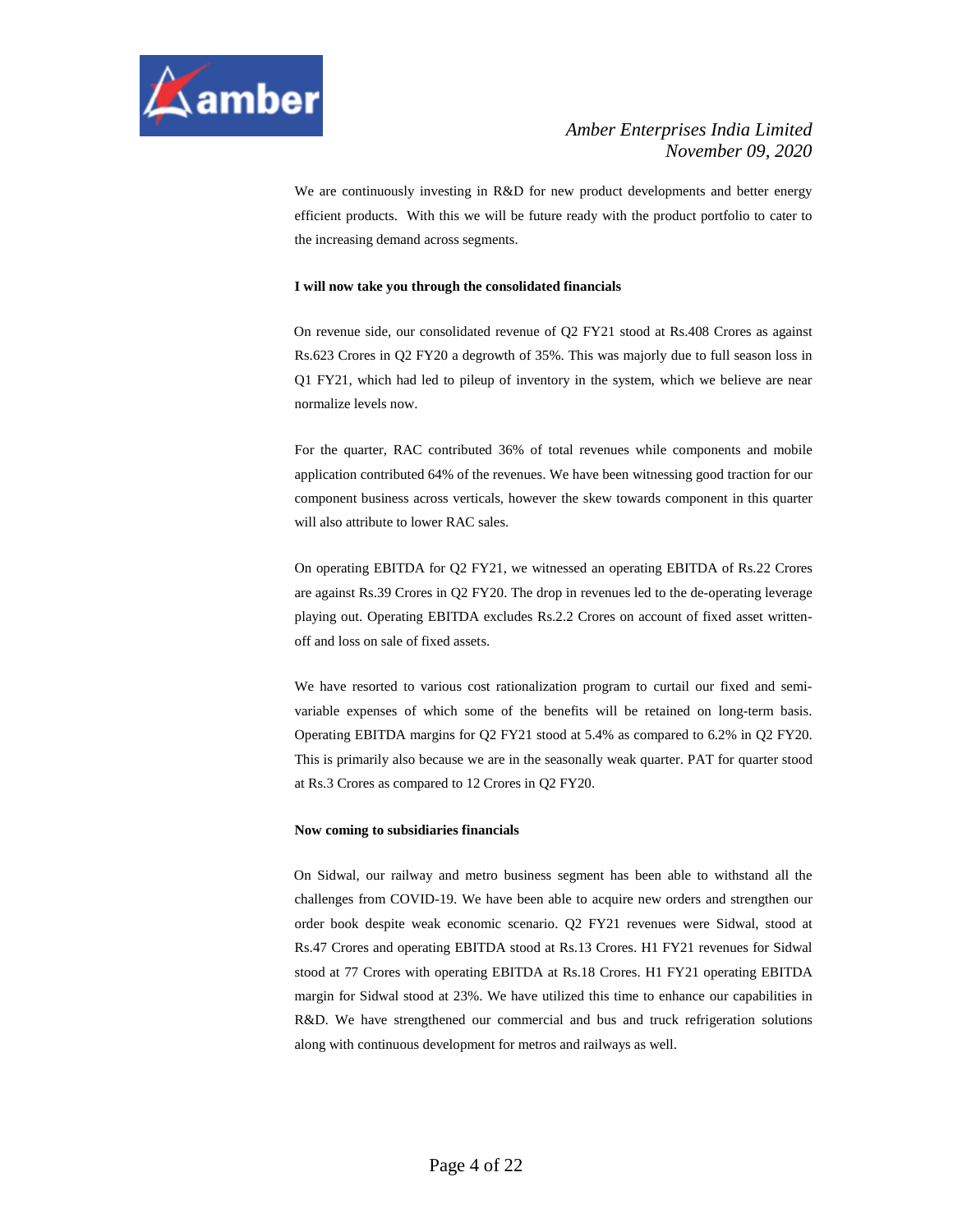

We believe that over long-term period with increasing footprints of metro in various cities and increased manufacturing of air condition coaches we are confident of achieving good growth in Sidwal on a long-term basis.

On PICL our motor subsidiary, revenue for PICL stood at Rs.17 Crores for Q2 FY21. For Q2 FY21, the PICL business saw an operating EBITDA loss of Rs.0.6 Crores. In PICL, we have been working on new product development for various applications and markets. PICL has successfully widened its product offering from current PSC motors to BLDC motors. PICL is also in discussion with various customers to launch motors for washing machine and higher voltage motors for commercial AC segment. It has also been approached with RFQs from various large global manufactures based out of US and Middle East. With increase in product offering and enhancement in our capabilities, we believe we will be able to create a domestic and export markets in more meaningful way in the near future.

On IL JIN and EVER for Q2 FY21, revenue of IL JIN stood at 81 Crores and in EVER revenue stood at 45 Crores. H1 FY21 revenue for IL JIN stood at 98 Crores and EVER 62 Crores. With increasing efficiency, newer product mix addition of new customers and cost rationalization efforts, we have been able to increase EBITDA margins for IL JIN and EVER. Operating EBITDA margin for IL JIN in Q2 FY21 stood at 7.4% as compared to 5.7% on YoY basis. Operating EBITDA margin for EVER stood at 5.9% as compared to 5.4% on YoY basis. H1 FY21 operating EBITDA margin for IL JIN stood at 4.4% and EVER at 2.3%.

As the market is moving rapidly towards inverter ACs, we are confident of growing our revenue share from IN JIN and EVER going forward. We have been adding customers in both IL JIN and EVER and now post completion of reliability of our own developed inverter PCB board, we expect to add more business in this ILJIN and EVER in coming years.

Our net debt on consolidated basis for September 30, 2020 stood at 178 Crores. The money raised from QIP has been temporarily been used for paying out the debt until the new Greenfield facilities are in pipeline.

To conclude, I would like to reiterate that our constant endeavor would be to increase penetration and increase our wallet share in the existing customers continuously, add new customers, create a foothold in the exports market and enhance our products with new technologies by focusing on R&D.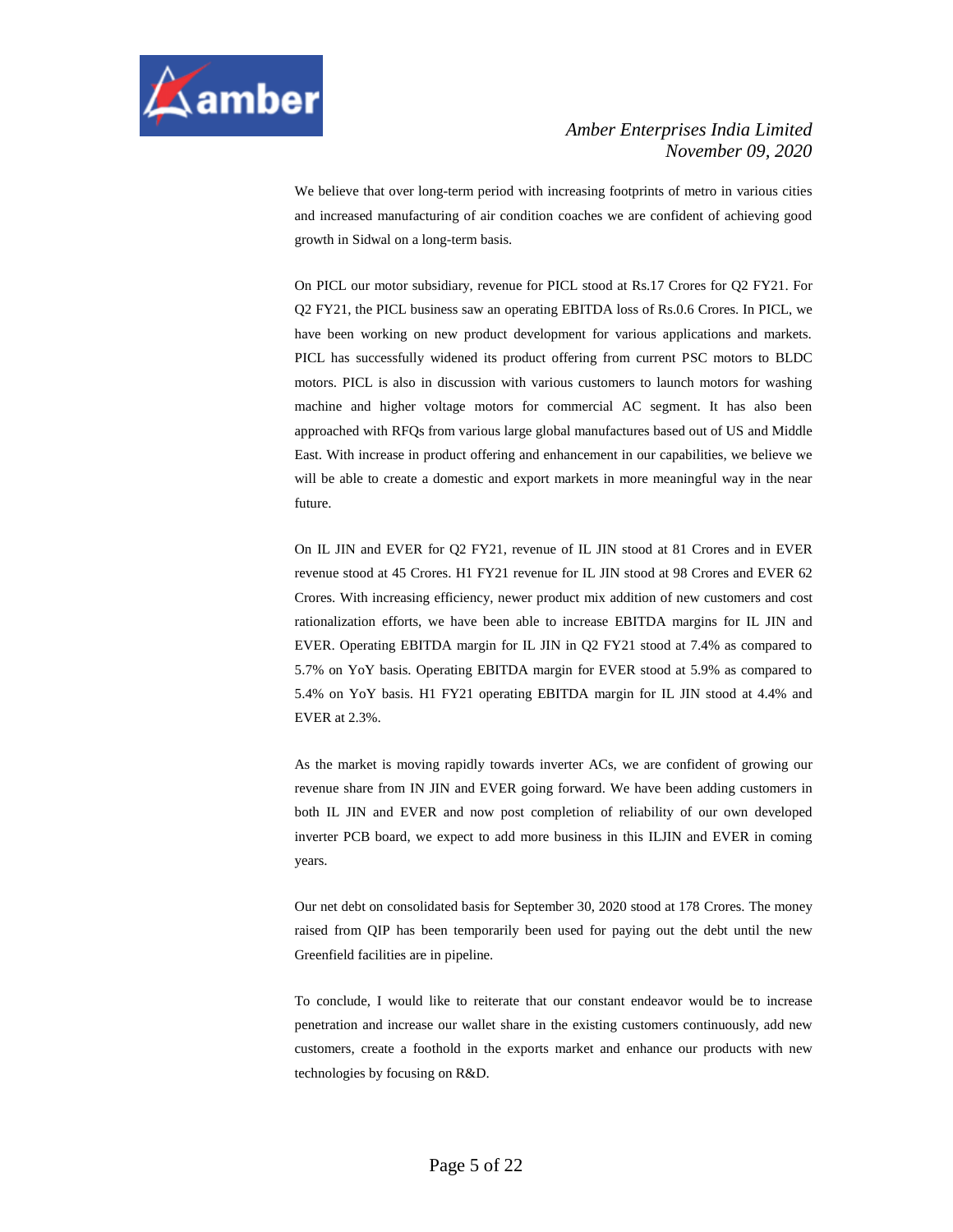

With this I open the floor for discussion.

- **Moderator:** Thank you very much sir. Ladies and gentlemen, we will now begin the question and answer session. The first question is from the line of Ravi Swaminathan from Spark Capital. Please go ahead.
- **Ravi Swaminathan:** You had mentioned in your opening remarks that, given the fact that inventory levels in the retail system has normalized. So, I just wanted to check with you, so in the second half you had mentioned that you will be seeing growth. Is it like will we seeing strong double-digit growth because companies also would be lifting more material given the fact that retail demand has picked up? So, if you can touch upon that more.
- **Jasbir Singh:** So, basically my belief is that inventory levels, which were held up when the lockdowns were announced of about 2.2 to 2.24 million air conditioners have now been consumed and it is back to normalized levels /pre-COVID levels. There are some brands who are witnessing some positive uptick and there are some brands who are still at negative number, but on a consolidated number on the industry side I think what we expect is that quarter four should be a very positive quarter for the industry.

Giving a number on whether it will be high double-digit or single-digit growth is really difficult at this time, but, yes, industry is expecting a good kind of summers in coming quarter 4.

- **Ravi Swaminathan:** My second question is with respect to this notification of this refrigerant, that benefit, I mean, those volumes do we expect it to come this year itself or do we expect incrementally company starting the outsource to you say next year onwards.
- **Jasbir Singh:** So, Ravi when this notification came before the notification implementation date anybody who has released letter of credits are allowed to import the shipments. So, I believe that the real impact of the notification will start coming into from February onwards. So, February and March is when we are expecting volume increase from this ban on the refrigerant air conditioner import. I think largely the impact will be in the next financial year.
- **Ravi Swaminathan:** My last question is with respect to volumes for this quarter, how much was it and now what is the current capacity utilization across branch?
- **Jasbir Singh:** So, volumes for Q2 would be 1.9 lakh units and capacity utilizations are at a lower level right now. We would be almost less than about 45% to 50% range.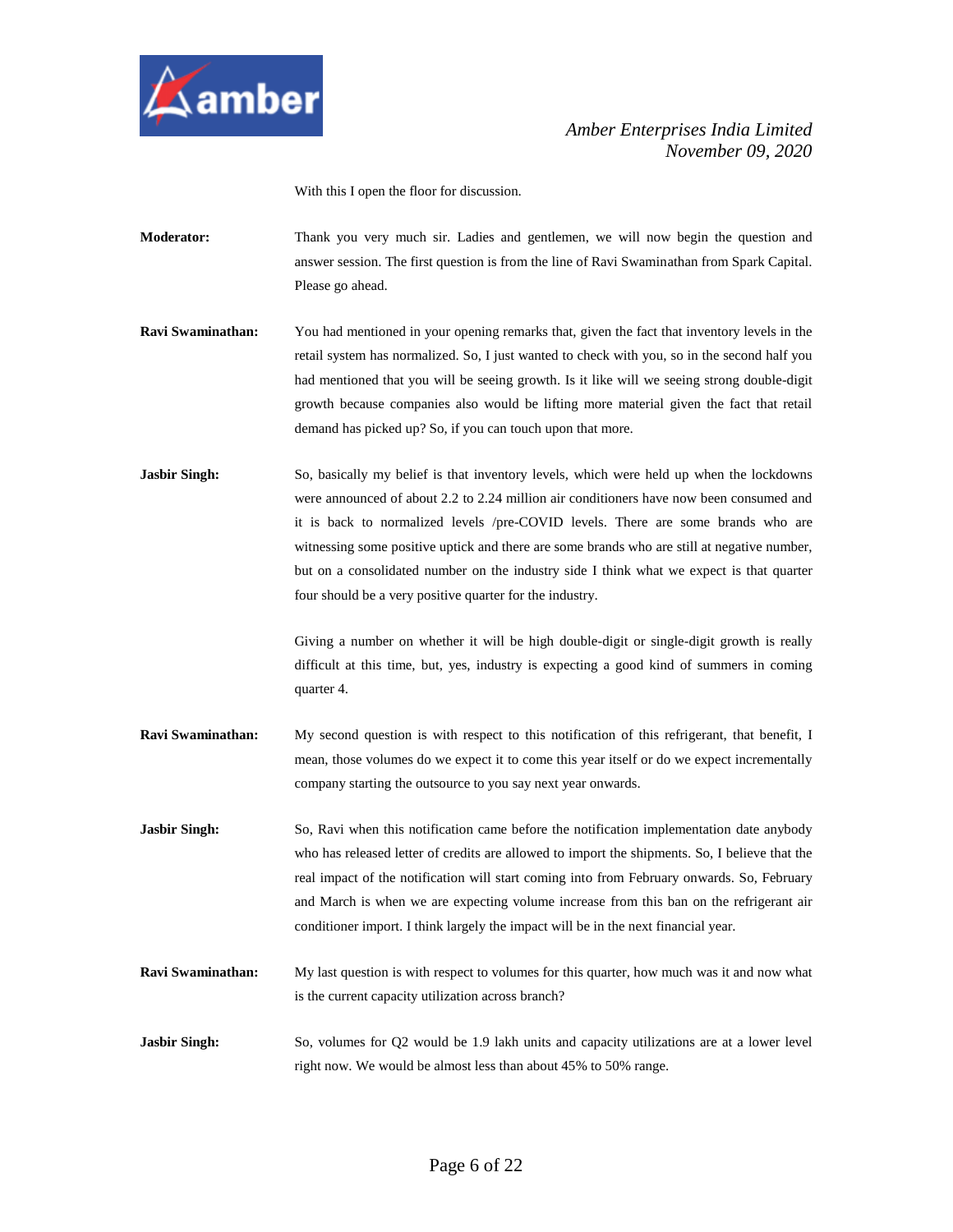

**Ravi Swaminathan:** Got it sir. Thanks a lot sir. **Moderator**: Thank you. The next question is from the line of Aditya Bhartia from Investec. Please go ahead. **Aditya Bhartia:** Sir, my first question is on the export side. Just wanted to understand, how are you seeing this opportunity shaping up, what kind of timelines would be required to meet all the reliability tests, which are the customers for which these tests may have already gotten concluded and how would you essentially look at revenues ramping up for this opportunity? **Jasbir Singh:** Exports have actually two verticals to look at. One is from the component side and another one is from room air conditioner side. On components, we have already crossed the leg of reliability with some customers and that is how exports have started. With some other customers who have just recently started participating in the RFQ side. So, we believe that by FY21 the developmental cycle will be over with them and by FY22 we expect some good orders coming in hand from those customers as far as components are concerned. On room AC sides because the markets this is the one product, which needs reliability testing and the structure of the products which we use here in India are not the similar structure products what are used in US markets so we have started developing these products, our first sample will be ready to be shift out by January and next year complete calendar year will be reliability testing and approval cycles. So FY22 is when we are expecting room AC exports calendar year to start. **Aditya Bhartia:** And sir when we speak about components, is motors going to be the biggest opportunity, are you seeing opportunity on other verticals? **Jasbir Singh:** So, you have started exporting motors and heat exchangers and we are also now talking to some customers for PCBs also, but PCBs have not yet started exporting, it is just on the initial stages of discussions. **Aditya Bhartia:** And sir, if you remember correctly when we have acquired PICL roughly 50% of revenues used to be from exports and then those revenues, export revenue had come off. What would be that the portion currently, and how would you see that changing over the next three years? **Jasbir Singh**: You are right PICL used to export largely to Saudi Arabia and then when the oil crisis hit, PICL was hit and we have changed this strategy towards domestic. Today the percentage in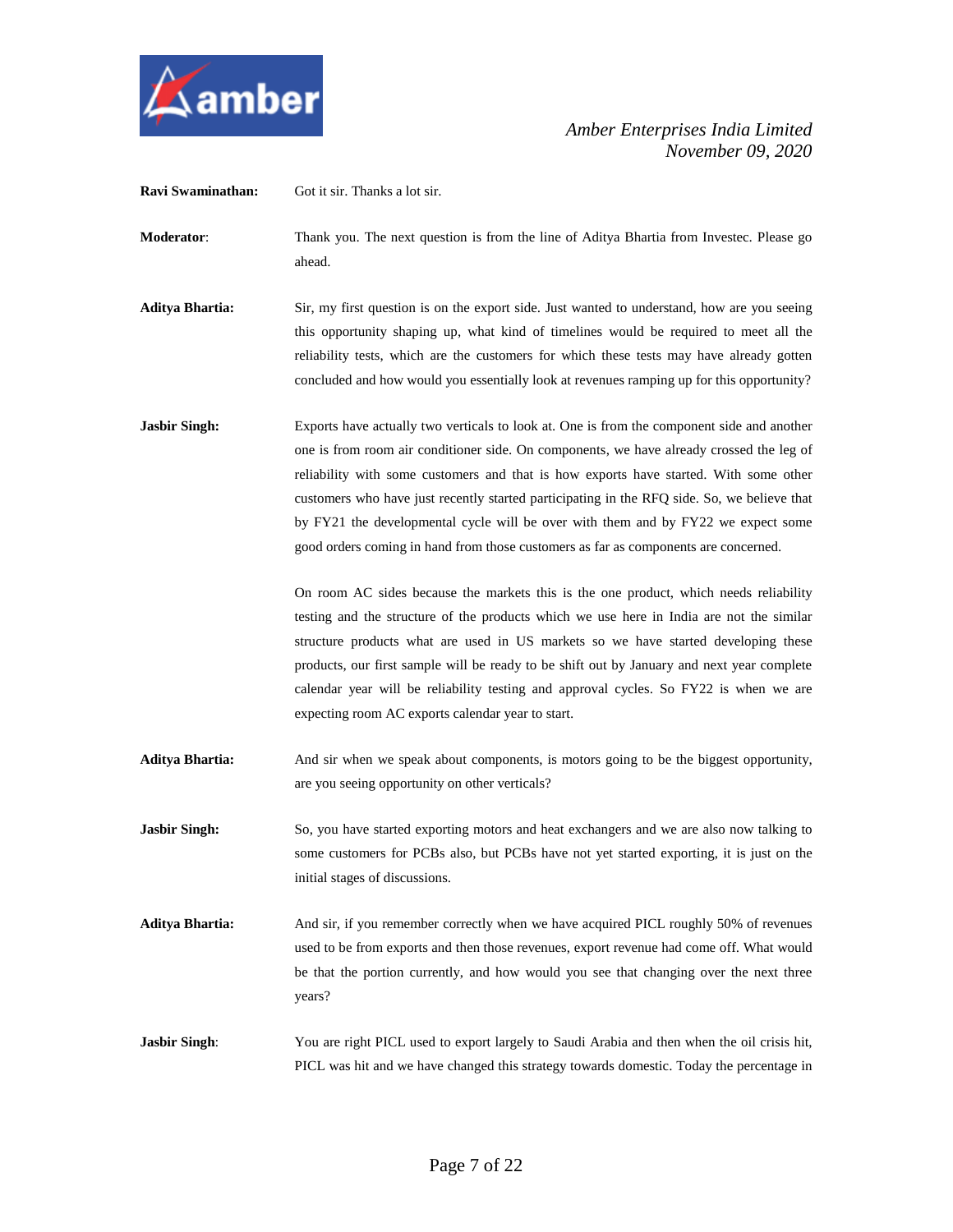

PICL is about closed to about 20% is exports and 80% is domestic. We expect this change in numbers to go up at least by about 60:40 ratio in coming two to three years time.

**Aditya Bhartia:** Secondly sir, on the commercial air conditioning side, would be very eager to understand how exactly are you seeing that particular opportunity. How large the market is, which are the product verticals wherein will be operating and how your initial discussion with customers be?

- **Jasbir Singh:** So, our entering into commercial AC space, we have actually enhanced our horizon of addressable market and that market is substantially good market to be in and we have just launched two products right now, which we have started shipments also. During the lockdown itself we got approvals and shipments have started, but on a very low volume right now and we are now in pipeline to build up the whole product portfolio of about 18 to 20 products in next two to three years' time. So once the whole product offering is ready with us, we expect a good volume. Number, we cannot give right now because it is at a very early stage, but I can say that we will witness a good growth out of commercial AC segment.
- **Aditya Bhartia:** And sir the products wherein will be operating how large is the market likely to be for that, and what portion of customers would be the same as the ones whom we have to reaching on the Room AC side?
- **Jasbir Singh**: Some of the customers are same and some are the new customers and the market size, there are different research reports available, but as far as the ductable market is concerned, it is close to about 4000 Crores market, and if we add on VRV side also that is another 2500 Crores. So, it is about closed to 6500 Crores of addressable market which we are trying to get now.

**Aditya Bhartia:** Understood sir. Thanks a lot.

**Moderator**: Thank you. The next question is from the line of Renu Baid from IIFL. Please go ahead.

**Renu Baid:** Sir I had two questions. First, can you just share the outlook in terms of Sidwal, what is the current backlog, and we were expecting finalization couple of large more orders. So how have we moved on that both in terms of order book visibility as well as numbers delivering now in terms of our volumes can increase for the rest of the year?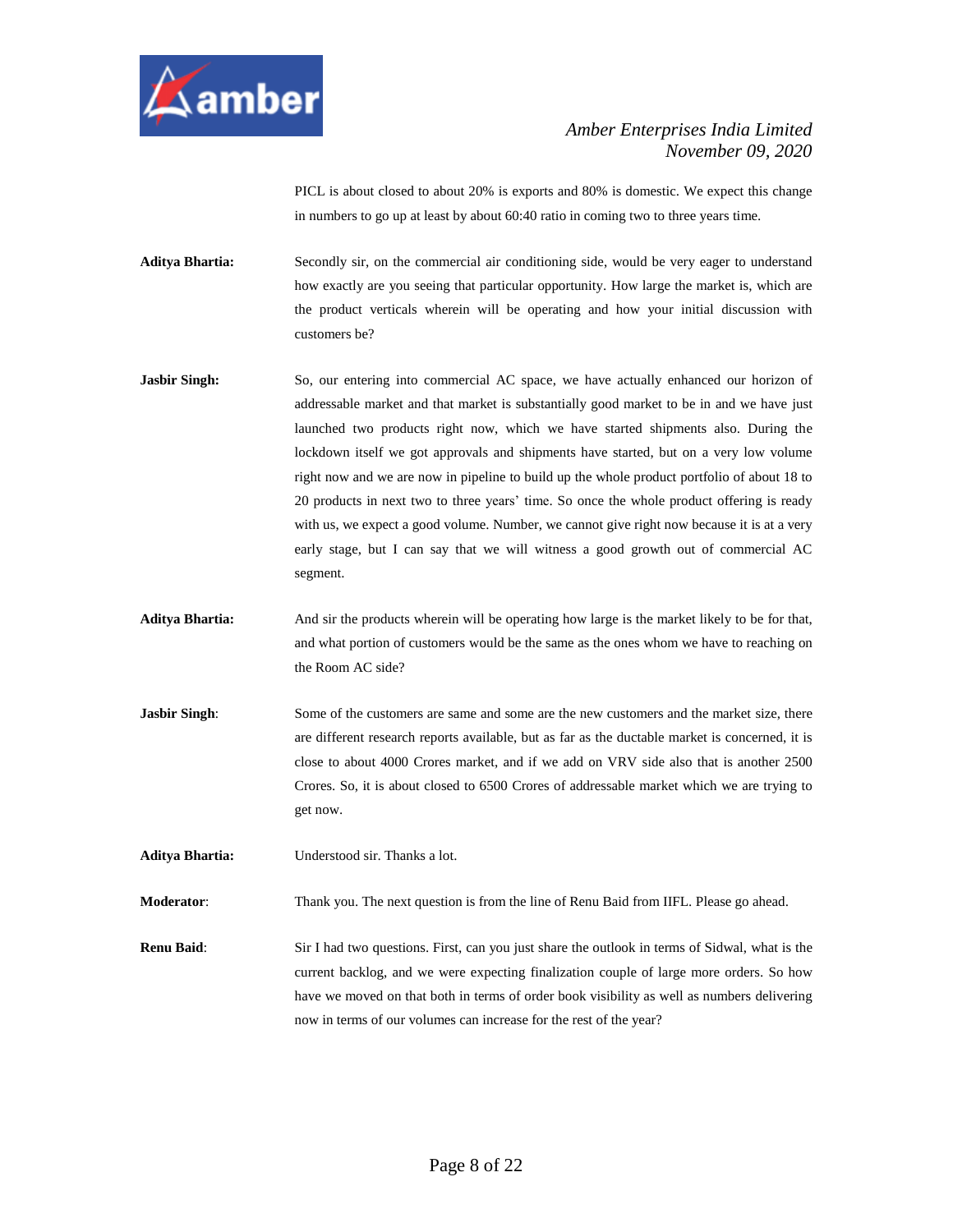

- Jasbir Singh: So, in Sidwal recently we have one large tender from, in fact two tenders from DMRC Delhi Metro Corporation. So, these are about, closed about 98 Crores, and then on the revenue side it is 77 Crores for H1 and EBITDA of 18 Crores.
- **Renu Baid:** And sir broadly in terms of the timelines of execution of the overall backlog we had mentioned of close to 250 Crores plus of order book in the business. So, are we looking at timelines of next 12, 15 months or it should be broadly doable within the next two year? So how are we looking in terms of visibility from this portfolio?
- **Jasbir Singh:** So, backlog has actually increased now with the new orders coming in. So, we are having an order book in hand close to about 350-odd Crores, which will be delivered in 18 to 24 months' time.
- **Renu Baid:** And we did not mention that in the second half we expect the overall volume in the RAC segment to improve for us. Last year we did approximately 1.5 million units. So, this growth that we are expecting is predominantly led by the existing brands? Or the markets getting back to normalcy and pent up coming in 4th quarter or these volumes were also include new customer volume addition because of the recent imposition of import duty and have we already started seeing stuck-up in volumes from customer as and shares some more input in terms of how has your order books moved in sort of the month of October, November and this quarter based on the current market environments.
- **Jasbir Singh:** So Renu in October, we have done flattish kind of a sale as compared to last year quarter, last year October, and I believe that quarter 3 should be a kind of a flattish quarter and quarter 4 should be a good growth quarter because in February and March the implication of the ban also will also coming in. So, we expect growth in total H2 of FY20 current year, and on the industry side I think industry is also looking into a good growth for quarter 4 right now and in Q3 people have started picking little bit on the inventory side as far as the finished goods are concerned so we believe recent growth coming in quarter 4 because there is no large inventories in the pipeline now.
- **Renu Baid:** And my last question is, when we overall look in terms of the business both from a working capital as well as Capex side. By now would we be having more clarity in terms of the capex timelines and the quantum for the facility being proposed in South India and do we expect the overall working capital and pricing environment to improve given that commodities are moving Northwards. So, would be able to take on the cost increases in the second half volumes look to improve.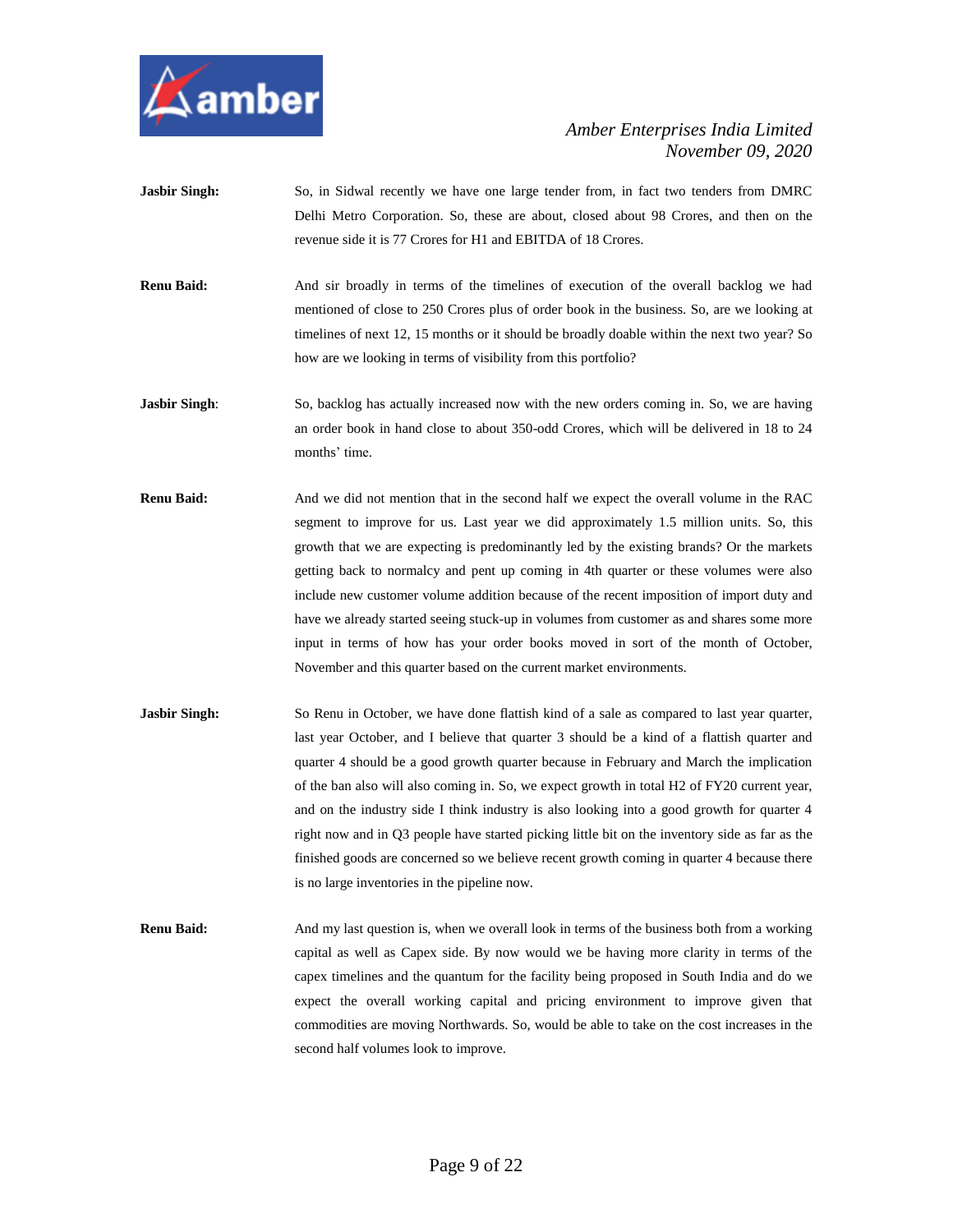

- **Jasbir Singh:** Yes, we were already talking to the customers because as I explained you last time that we move, the whole industry moves with the quarter lag of the impact. So that is already in the discussion with all the customers, and some of the customers have also revised it and some are on the way to revision it, and I think moving forward on the working capital side, we should be okay, we are, I think we do not have any debts on the books and also I believe that moving forward the kind of cycles we have able to negotiate with the customers it should be okay for us.
- **Moderator:** Thank you. The next question is from the line of Naval Seth from Emkay Global. Please go ahead.
- Naval Seth: Thank you for the opportunity sir. I have two questions, first if I you know take from your remarks and look at the numbers of listed companies. Somehow there seems to be a disconnect where your AC values are down plus or 50%, but primary sales for Voltas or Blue Star or Hitachi is down less than 20%. So, there are and in terms of liquidation of inventory that is also at normalize level. So why we have underperformed for second consecutive quarter over here.
- **Jasbir Singh:** So Naval, basically you are actually taking inputs from only listed entities whereas we have 42 brands working in the market and we work with most of the brands and some of them are unlisted also. So, some of the players they have, they already had lot of inventories with them apart from the channel inventory. So that is what is being liquidated right now and in quarter 3 just in the October as I told that we have come to pre-COVID levels. So that is the reflection that orders have started coming in, and things have started moving in a very positive direction.

**Naval Seth:** Sir, what was the industry declining in first half, if you can share that.

**Jasbir Singh:** So, industry as per our estimates decline is 32% to 33%.

**Naval Seth:** And second question on import restrictions obviously you would have seen increased kind of customer interaction. So, any new customer wins, which you would have highlighted because by Feb or March as you highlighted by the time your capacity would be 100% utilized because of the preorders. So, will those kinds of volume get lost somewhere or who will cater to those volumes over there in Feb and March if at all those players who will start looking at volumes by then because of the both restrictions.

**Jasbir Singh:** So, we are in fact basically I would say added four new customers and large customers we cannot name them right now because NDAs had been signed and we are looking forward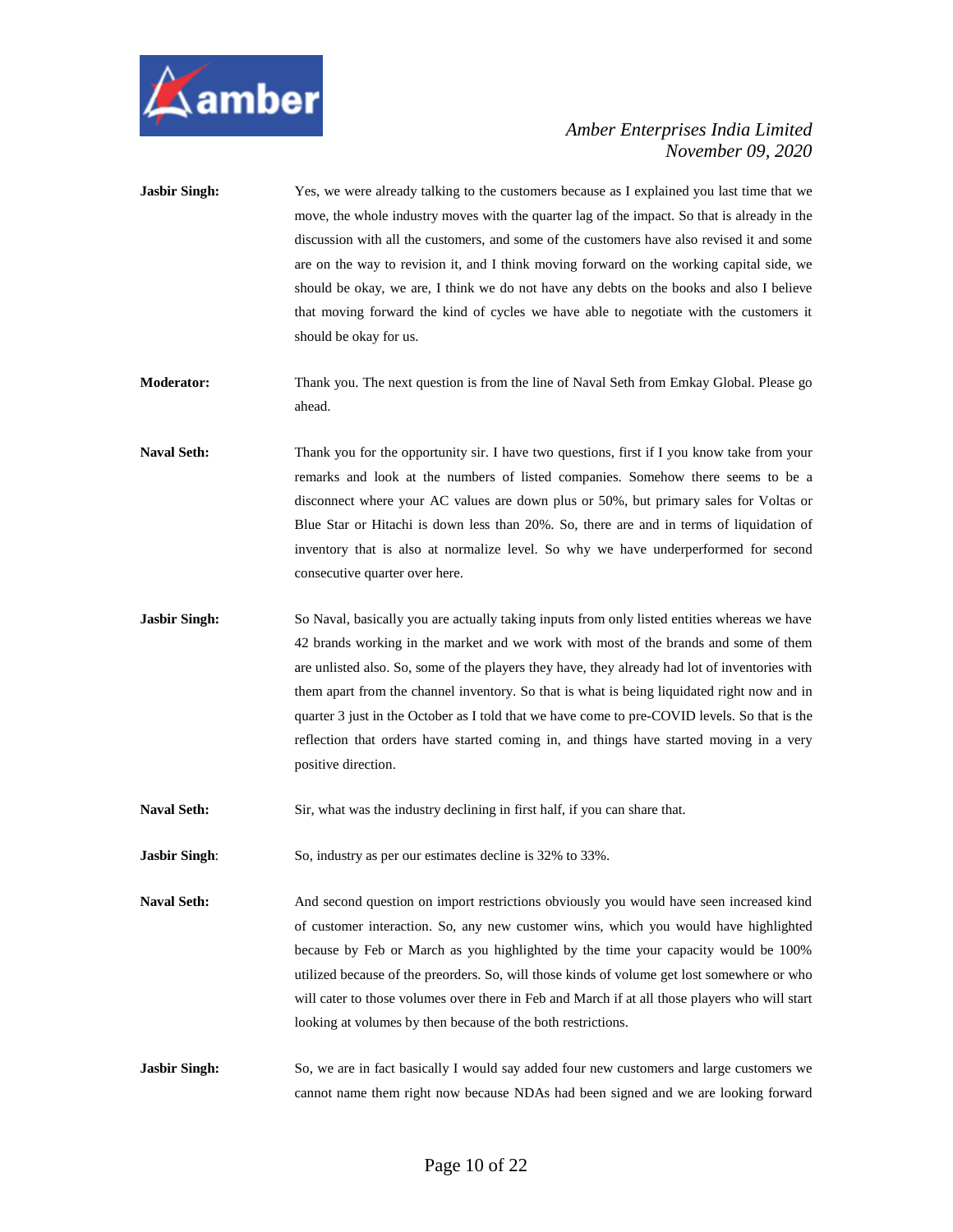

for a good volume from them largely they were importing 100% of their requirement earlier and we are in talk with further core customers to be added. So, these first four have already been confirmed and now next four we are talking to and I think in next 15 to 20 days that we also be confirmed, but all the volumes from these new customers will start in February onwards. So that they do have inventory right now and some of these shipments coming on the way.

Naval Seth: Understood, fair point. Thank you so much and all the best.

**Moderator**: Thank you the next question is from the line of Madhav Marda from Fidelity Investments. Please go ahead.

**Madhav Marda:** My question was on the export side once the reliability cycle etc., conclude next year. Just wanted to understand how we are placed from the cost competitiveness versus the other companies or countries which are exporting to the US and in terms of product R&D if there is anything that we need to sort of catch up on or if you are already there with the new sample that we are planning to launch, if you could give us some sense sir.

**Jasbir Singh:** So basically, on export front especially on the room air conditioner front, China and Thailand are the two large exporters of out of close to about 65 million air conditioners are exported, 80% are exported out of China and 20% is done by Thailand. So, if we compare the costs of the products of 1.5 tonne, 2 tonne, we are almost at par with Chinese and Thailand players. There are some countries who do have FTAs with Thailand. So, there we are right now noncompetitive, but with the countries where there is no FTA, we believe that we will be able to match apple-to-apple cost with for 1.5 and 2 tonnes. On 1 tonne we still have to work towards because 1 tonne is a large market which is catered from China in a huge volume. So that is where I believe, we will take at least two to three years' time as we scale up and economies of scale will come and then we will get competitive in that zone also.

**Madhav Marda:** And of the 65 million units which are exported, how much, is there any broad split for the 1 and 1.5 and 2 tonne AC.

**Jasbir Singh:** Largely no. We do not have the number right now on the split because every country has a different kind of split on this. So, some of them use 1 tonne and some are using 1.5 and 2 tonnes and there are again differences in the wall mounted split versus floor mounted split and cassette type air conditioner so it is a big matrix to be looked upon on a country-tocountry site.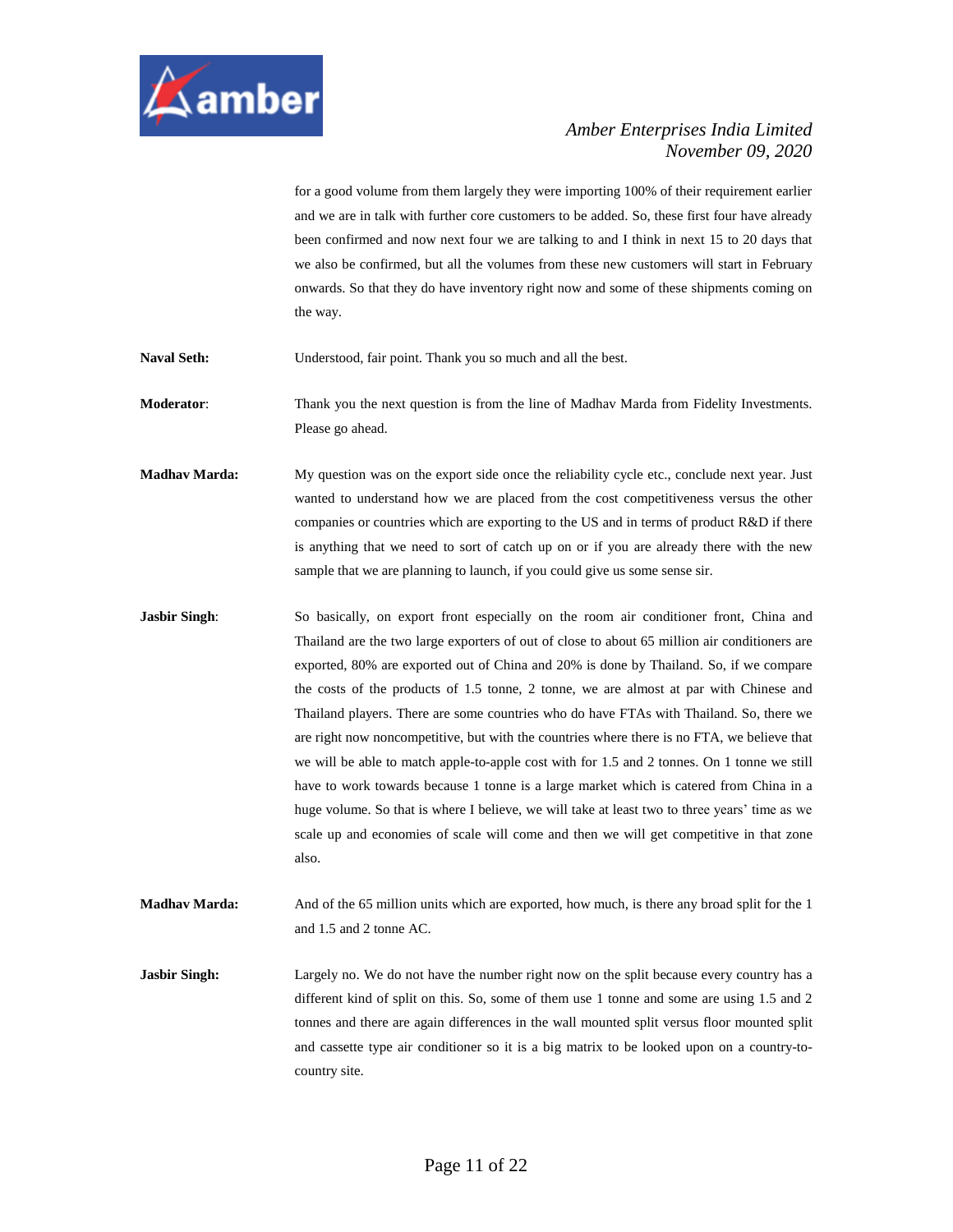

- **Madhav Marda:** And may be on the PCB side so IL JIN and EVER how are we doing on the reliability cycle and by when do we see revenues picking up in a good way from these two subsidiaries?
- **Jasbir Singh:** So, in IL JIN and EVER with four customers we already crossed reliability cycles of our own developed invertor PCB board and we have started getting orders. We have already started shipping; mass volumes will start picking up from next financial year may be March onwards and three new customers are right now in pipeline where reliability have started. So, I think in the next financial year those that reliability cycle also will complete.
- **Madhav Marda:** Thank you.
- **Moderator**: Thank you. The next question is from the line of Bharat Shah from ASK Investment Managers. Please go ahead.
- **Bharat Shah**: My broad question is on the long-term growth driver. So, what I question is that Amber's growth would a) reflect the AC industry growth whether it is consumer AC or commercial AC that the outsourcing is a trend would become faster than the industry growth rate itself of the AC and third hopefully Amber share within the outsourcing industry would expand. Therefore, these cumulative trends will drive the long-term growth of Amber. Is that do I believe that the trend is basically intact?
- **Jasbir Singh:** Yes, you are right, the trend is very much intact. Earlier when we got listed in 2018 January, almost 34% of the industry was outsource. Now that number has further gone to about 48% or so and our share from earlier 55% has gone up to 70% now in the outsourcing demand and the outsourcing growth is actually more in CAGR term rather than a normal retail market growth. Market is growing, industry is growing at about 12%, whereas OEM business has seen growth of almost about 18 to 17%.
- **Bharat Shah**: And to that exports is an opportunity, components is an opportunity, will there, there is an extra over a period of time.
- **Jasbir Singh:** Yes, sir export is a very big opportunity on a long-term basis where we have just started taking baby steps and we are seeing some green shoots also now on component side. Room AC is, we still need to crack, but we have started working on that and the team is working in a right direction and we believe in next calendar year we should be able to complete the reliability cycle of room AC for certain countries and by 2022 we should expect some orders coming for room AC also, but on a long-term basis we expect that as the economies of scale will ramp up here in, in domestic market that will also give us more leverage for exports, becoming more competitive also. On the component side we have already started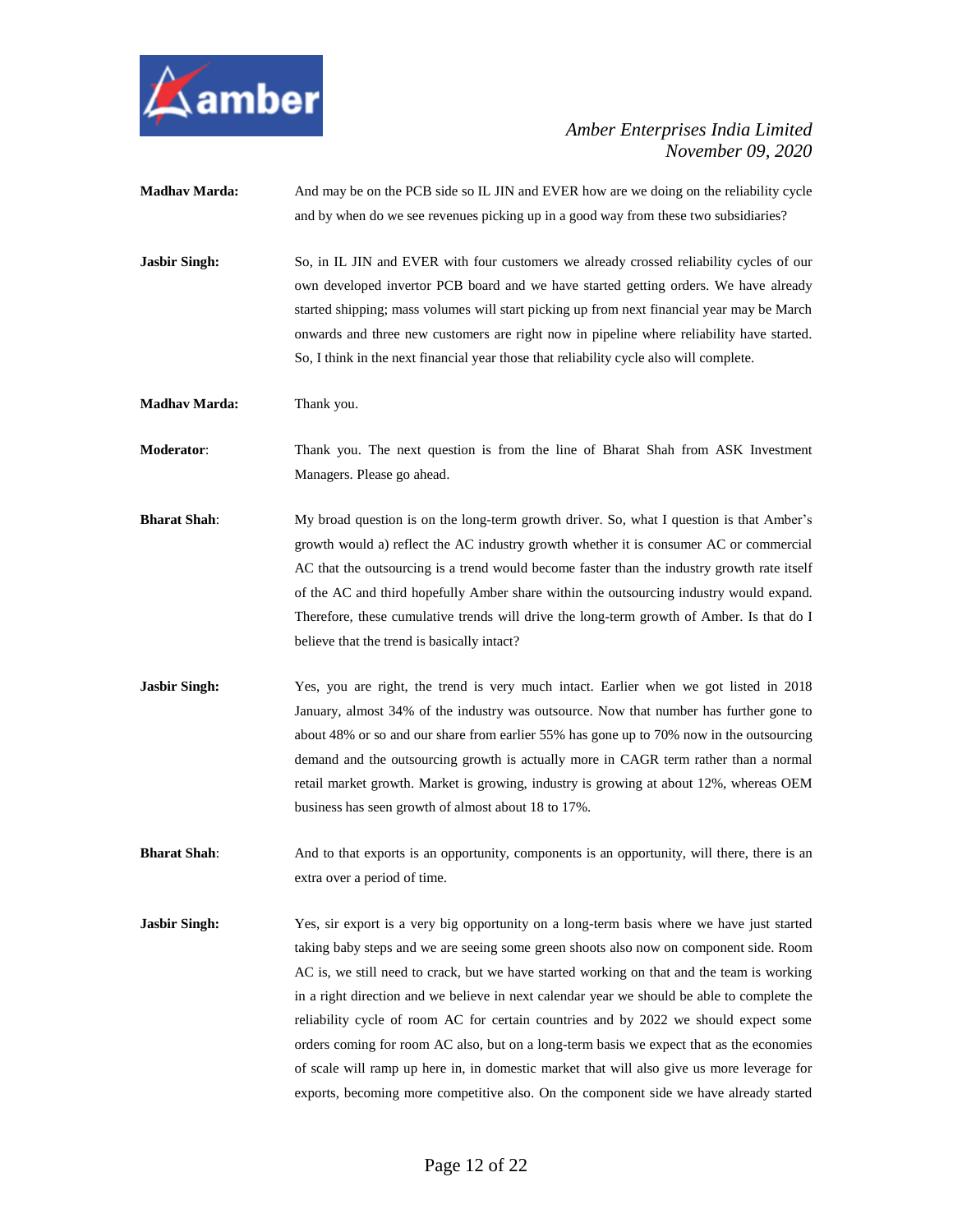

exporting and we believe that especially motors will see larger traction in next year and next to next year, heat exchangers another component also will start exporting.

- **Bharat Shah**: Which means component industry driven growth would probably fructify earlier in about say 2, 3 years' time we able to have a good eyesight of where we are headed and probably of the full units may take a little longer period in terms of the growth.
- **Jasbir Singh:** Yes.

**Moderator**: Thank you. The next question is from the line of Vikas Khemani from Carnelian Capital. Please go ahead.

**Vikas Khemani:** Can you give some more guidance or idea about how should one think about the growth in the component side of the business and how large that could be air conditioner part I think one I have get some sense understanding, but how one think about in little bit of more detail if you can share.

- **Jasbir Singh:** So, on component side we have six verticals in components and we have addressable market of entire consumer durable markets not only room air conditioner side. So, in room air conditioner today only 25% value addition is happening in India and 75% components are being imported where government is still thinking to bring up another policy intervention of phased manufacturing program on the component side by increasing some duties every year so that gradually these components starts getting manufactured here. Right now, almost to a tune of close to Rs. 5,500 to 6,000 Crs worth of components are imported in air conditioner itself. So, if air conditioner CAGR remains to in a range of 14% to 15% level we can see that there is going to be an addressable market of almost about \$2 billion worth of components, which we can settle. Out of that we do not address compressor, but we address motors and PCB and heat exchangers another component on AC side. Plus, the refrigerator, washing machine and microwave oven, water purifiers where we are addressing that is space which is growing very well. In fact, in Q2, our complete revenue shift has happened. 64% revenue is being contributed by components and out of that 64% almost 60% has come from non-AC components. So, our strategy of addressing components in consumer durable including our ACs as well as complete finish goods is playing very well for us.
- **Vikas Khemani:** Right so, I mean, that is what I saw the trend in your business. So, is it fair to say that over three, four years, five years, component will be a solid part of the strategy and in fact it seems it is actually status across not only refrigerator, but across products? Will it be a higher growth part than the AC?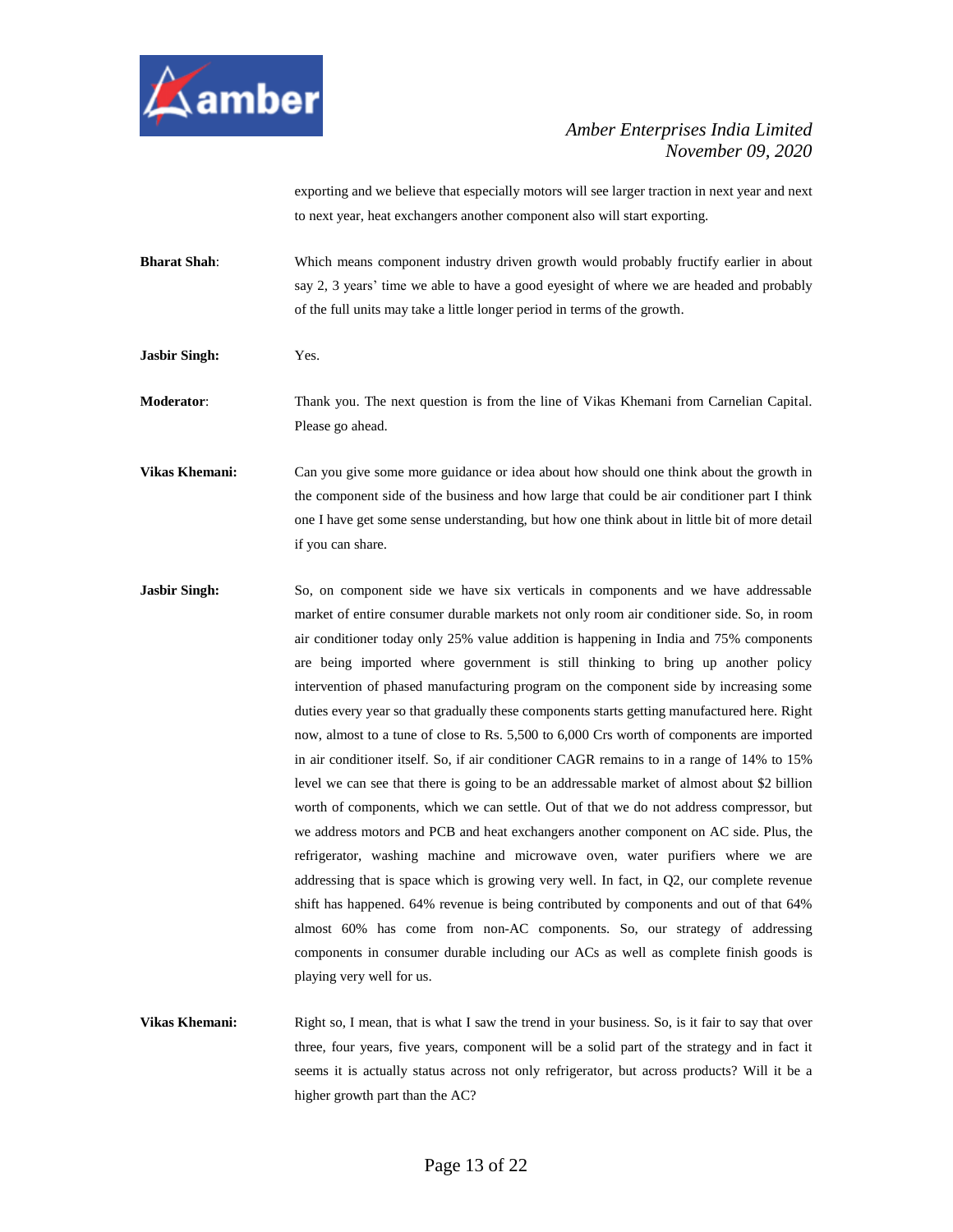

- **Jasbir Singh:** While that cannot be predicted right now but yes in case we are expecting growth in all the consumer durable sector like refrigerator, washing machine, microwave and water purifier. The all sectors are growing in double digit and AC is of course one of the products which is the lowest penetrated level. So, it will depend on the product mix, but moving forward, if, as I take you little bit back when we got listed our revenue split was almost 75%/25% range. 75% was RAC and 25% was component. Last year we came to 60%/40% level and what we expect is in next three to four years' time this split should come to 50%/50% level.
- **Vikas Khemani:** How do you see margins in this part of the business on the component side?
- **Jasbir Singh:** We have a range of component starting from closed to 6%, 5.5% till 12% range so it will depend on what product mix opportunity we give up, but I think it should be in the range of almost RAC range.
- **Vikas Khemani:** And finally, on the exports front, which are the markets, we think only key driver, you have mentioned Saudi, but is that is Middle East in the market are the only market I think are you seeing any other areas of geography opening up and anything on the developed market standard policy?
- **Jasbir Singh:** So Vikas Ji we have already opened our sales office in US, and we have senior level team placed now in US. So, US is one big market which we are expecting. Qut of 65 million, 20 million air conditioners are imported in US itself. So that is one big path where we are focusing, and second is the complete Middle East part including Saudi Arabia. So, these are two geographies where we are focusing right now but having once we are ready with the product profile of course the neighboring countries like Bangladesh, Sri Lanka that also will be catered by us.
- **Vikas Khemani:** Okay. Thank you, sir, all the best.

**Moderator**: Thank you. The next question is from the line of Girish Achhipalia from Morgan Stanley. Please go ahead.

**Girish Achhipalia:** Sir, thanks for the opportunity. Just couple of question. You had mentioned that you are looking and closing down on four customers would be on board with you February and another three to four in the pipeline. Could you just help us with what kind of volume opportunity that entitles you on the room AC side and second question was on exports while six early days and its more two, three year question, but just wanted some color on margin profile as to how you see it right now with this, you be said that in 1 tonne you need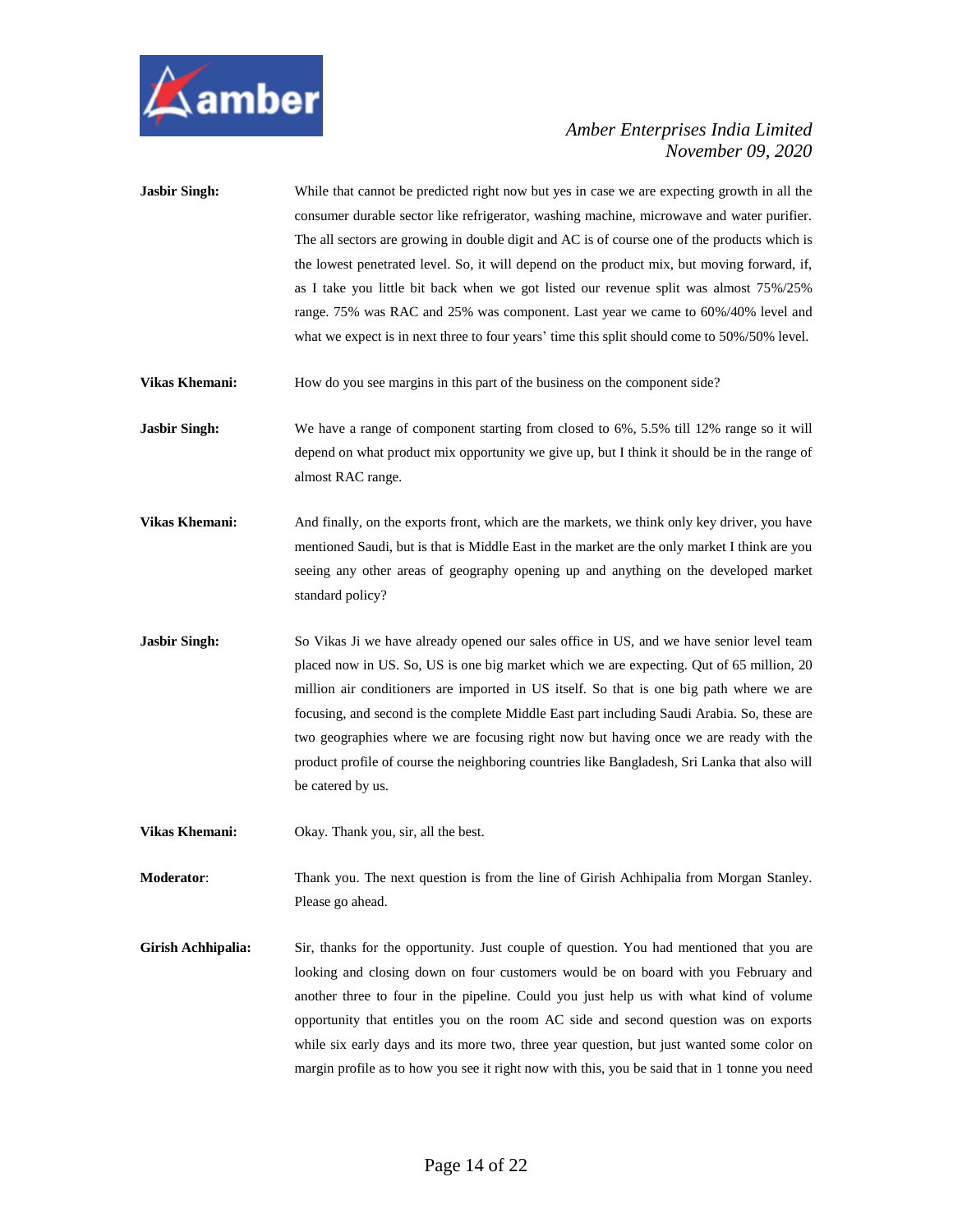

to get more competitive and the working capital what kind of margin and asset turns are likely on the export side as you see it right now.

**Jasbir Singh:** So, on the import ban opportunity, it is an opportunity of close to about 2.4 million air conditioners and we are expecting to grab a majority by out of this opportunity. There is some bit of reflection will be seen from February onwards, but next financial year we will see that large uptake from those volumes will come to us and with all these seven, eight customer we are talking to, out of which four has been already confirmed, and on the exports margin front components are almost at the same level of margins what we are enjoying right now in domestic market and in some countries, in some products like the commercial air conditioner, motor sector that is at the higher margin in Middle East and other parts whereas on the room ACs side, I believe the margins will be little less right now as compared to domestic market, but it make sense for us even at a lesser margin because it is a complimentary business as largely that geography is such that the season of air conditioners in those geographies starts from May, early May till it ends in October, which is a purely kind of offseason for us. So, we will be able to use our capacities much better, asset turns will be better and it will enhance the margins overall on a consolidated basis.

**Girish Achhipalia:** It is a flexibility, so you and everyone at Amber thanks for the opportunity and wish you all the best.

**Moderator:** Thank you. The next question is from the line of Ankur S from HDFC Life Insurance. Please go ahead.

- **Ankur S:** Just have a couple of questions on the standalone business first. So, we have seen there is a big fall in the trade payables over the March quarter actually some of the fall in debtors as well. So, what is driving this fall and do you think it will reverse over the next two quarters.
- **Girish Achhipalia:** I will ask Sudhir to answer your question.
- **Sudhir Goyal**: Hi Ankur, trade payables has fallen down reason is that we have to honor our payment to all the peak quarter or peak months payables as on 31st March because on the other side there is no much of a business and we need to honor them and trade receivables are always down because of the COVID. So that will come to a normalize level which you seen in the previous year. In the coming year, this will come back to those levels only because that is our offseason one side sale is not happening and on the other side, we have to honor our payments.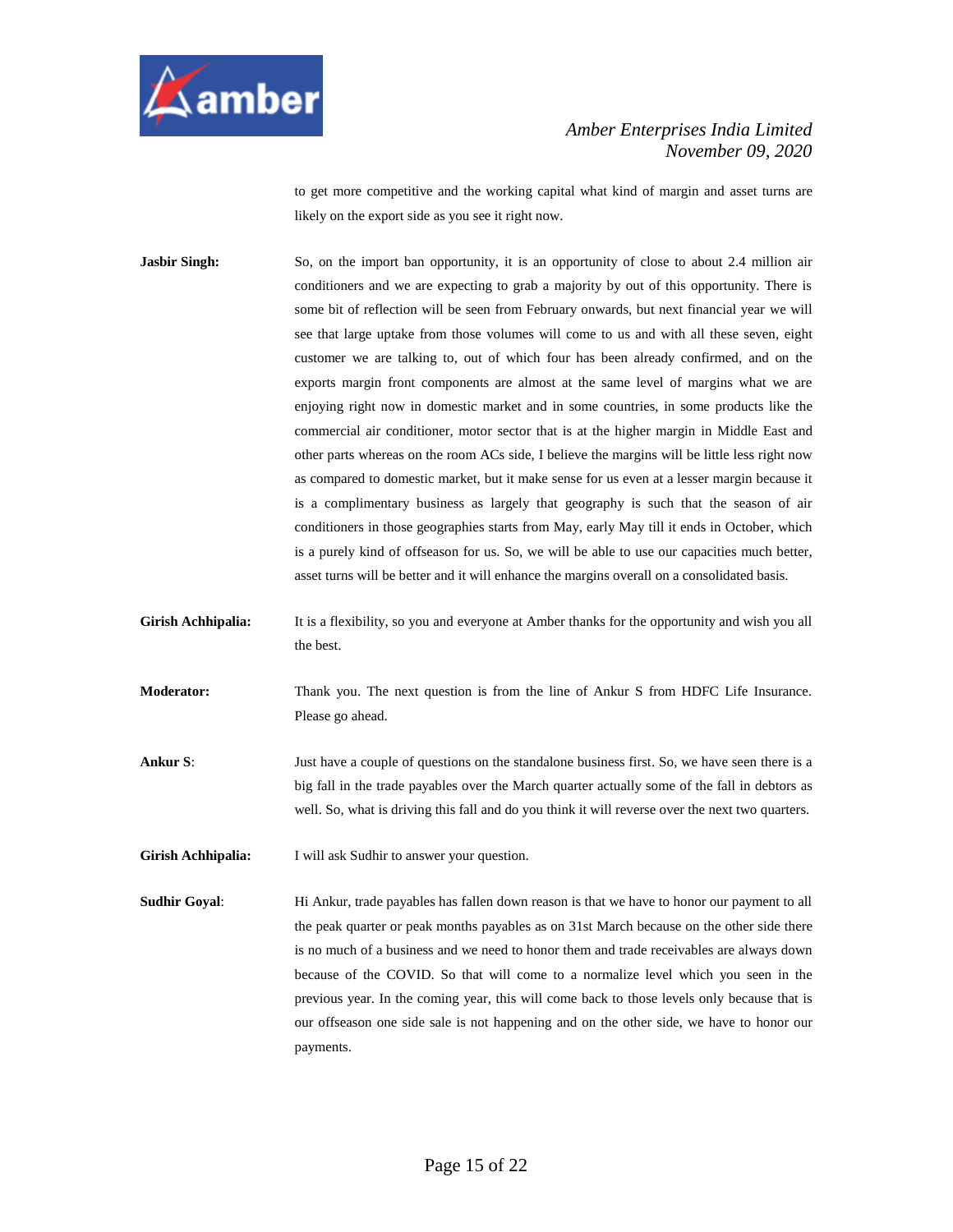

- **Ankur S**: Sir second, if you could just give us a split of your standalone revenues into air conditioners and components, I think you should share that earlier, but it is not there in the presentation.
- **Jasbir Singh:** Yes, so if we see our RAC value it is around 147 CR in Q2 and if I talk about the AC components it is around 90-odd Crores and balance is non-AC components around 171 Crores.
- **Ankur S**: This is offering 200-odd Crores with 22% of standalone revenues, right? Of that how much will be air conditioner and…
- Jasbir Singh: It is on the consolidated level, on a standalone also RAC will remain same 147 Crores balance is the AC and non-AC.
- **Ankur S:** And just one last question sir. Now when I look at the cash flows on the standalone again, there has been a loan to related parties of about I think 25-odd Crores, what is that relating to and if you could just tell us something more that?
- **Jasbir Singh:** See we are doing some expansion in one of our subsidiary PICL because there we are getting a new type of motors which is BLDC motors. We are expanding our capacity and also, we are taking a new place, bigger place to cater those additional quantities so for that we have given them the loan. After the proceeds of the QIP that was the object also in our QIP process.
- **Ankur S:** And just one last question to the way, sir on the inventory numbers, I remember you use to share an absolute number I think as of September closer to 1.5, 2 million units. Where would that number be now as we get into say October, November versus say what would have been the number last year. So just to get a sense of when you say that inventory is normalize what kind of inventory numbers are, we talking about here in the channel?
- **Jasbir Singh:** So, when the lockdown was announced there was number coming in a range of 2.2 to 2.4 million air conditioners at the channel inventory and which has come down to close to about 6 to 7 lakhs which was a normal pre-COVID levels.
- Ankur S: Okay, great. That is all. Thank you so much.
- **Moderator:** Thank you. The next question is from the line of Chinmay Gandre from Bharti AXA Life. Please go ahead.
- **Chinmay Gandre:** Sir with respect to the import ban which has come through. So, with respect to existing customers how are the legislations going on in terms of commitments or in terms of learn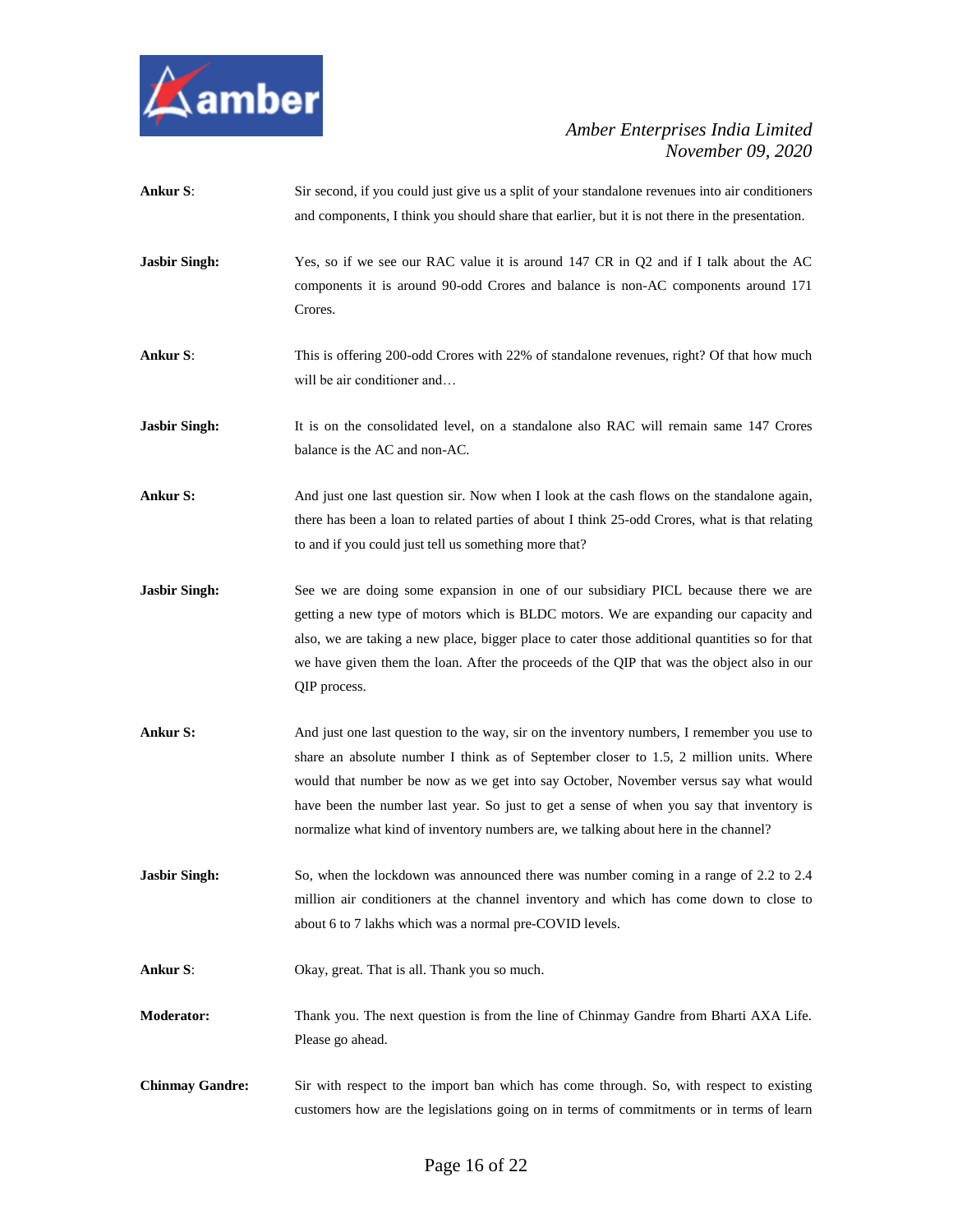

this negotiation like suppose there were maybe 100 Crores kind of a business so that would kind of increased to like what level 120, 100, 130. Any guidance that you can give on this prospect at least with the respect to the existing customers who are already in your plans?

- **Jasbir Singh:** See the existing customer are expecting double-digit growth as for the industry and coming summers, and that is how, that is what they are projecting to us also and on the import ban these were some of the customers were not existing customers. So, they were completely importing 100% of their requirements and now they are talking to us out of which I have told that four of them have been already confirmed and they are large customers multinational company. So, we are looking forward for a good relationship, long-term relationship with them as far as that is concerned. On the number side I would say that out of this 2.4 million which was getting imported. Almost 70% was coming refrigerant filled. Others were only the IDUs. So that 70% we are trying to grab majority of it. I mean I think out of that 70% at least 55% or so is what we are expecting that business will convert into Amber's business.
- **Chinmay Gandre:** And this for last customer would be broadly bringing how much of the business of this 2.4 million?
- **Jasbir Singh:** Well they were the large importers I think, it is very difficult to give number on their behalf, which will not like to comment, but on a basics of overall basis, if I see out of 2.4 million if you see 70% that is something addressable market because of this notification and at this run rate this number would have grown in coming years. So, we can stipulate kind of a matrix out of this number of 70%.
- **Chinmay Gandre:** Okay thank you.

**Moderator:** Thank you. The next question is from the line of Dhruv Jain from Ambit Capital. Please go ahead.

**Dhruv Jain:** Thank you sir. Sir one question on the subsidiary margins from my side, we have seen that subsidiary margins have expanded YoY, so just wanted your sense on are these margins sustainable or because of some bit of cost savings these margins will go off in the coming quarter in coming years and how much of this margin expansion has happened going to say gross margin expansion in coming years?

**Jasbir Singh:** So basically, we have expanded the margins in IL JIN and EVER and Sidwal and we believe some portion of it is contributed because of lower expenses at this moment of time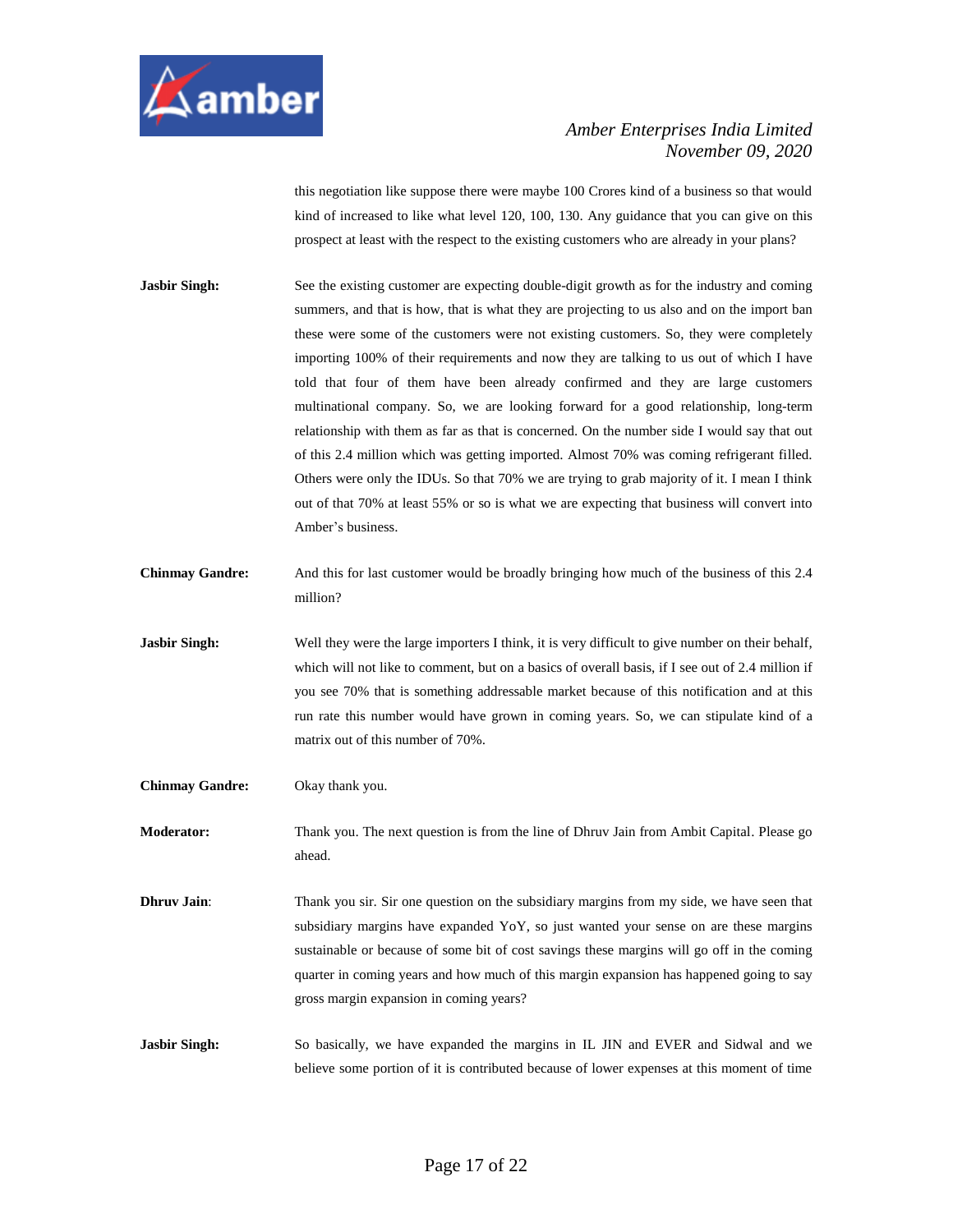

and some portion would be maintained. So, we will see a positivity in the margins as compared to YoY basis in these substances.

**Dhruv Jain:** Sir if you could just quantify something that how much of it could be cost savings?

**Jasbir Singh:** Well, it is varying from subsidiary-to-subsidiary like in Sidwal in Q2 if you see we have demonstrated about 27% of EBITDA so at least 1% or 1.5% should be maintainable for us to add on what we used to be last year. In IL JIN if I speak, we are at 7.4% I would say last year it was at 5.5% so somewhere about 0.5% to 0.75% with sustainable uptake out of this number.

**Dhruv Jain:** Okay thank you sir.

**Moderator:** Thank you. The next question is from the line of Abhishek Ghosh from DSP. Please go ahead.

- **Abhishek Ghosh:** Thanks for the opportunity. Sir on these 2.4 million units which are getting imported and 70% was rest which is your target market. Are you seeing industry kind of doing any kind of things around to kind of being able to either get it without the refrigerant here and fill it here? Are you seeing that kind of thing happening or Chinese discounting any movements around there?
- **Jasbir Singh:** Yes, so basically, there are two, three solutions to this notification which one is that companies on a long-term some of the companies are completely changing their strategy from outsourcing from China or Thailand to India where we want to capitalize that opportunity for. Second is some of the companies are also thinking of establishing their own factories. So, they are talking to us for component supply on that strategy. Because the notification has just been announced near to the season now in very short time nobody can put up a facility, they need about a years' time at least to come up with the facility. So definitely the stock gap arrangement will be to gas charge at some location may be at our location itself and then in phase two start complete manufacturing.
- **Abhishek Ghosh:** And sir just a related question to this we have 250 brands in this AC and lot of the things were dependent on the import and other things. So, you think this will also lead to consolidation of the market going forward?
- **Jasbir Singh:** It is difficult to predict at the moment. We have been hearing news of consolidation from last five years, but we have not seen any consolidation as of now, but I think yes, in the move may be 5 to 10 years from now of course 50 brands possibility of existing in the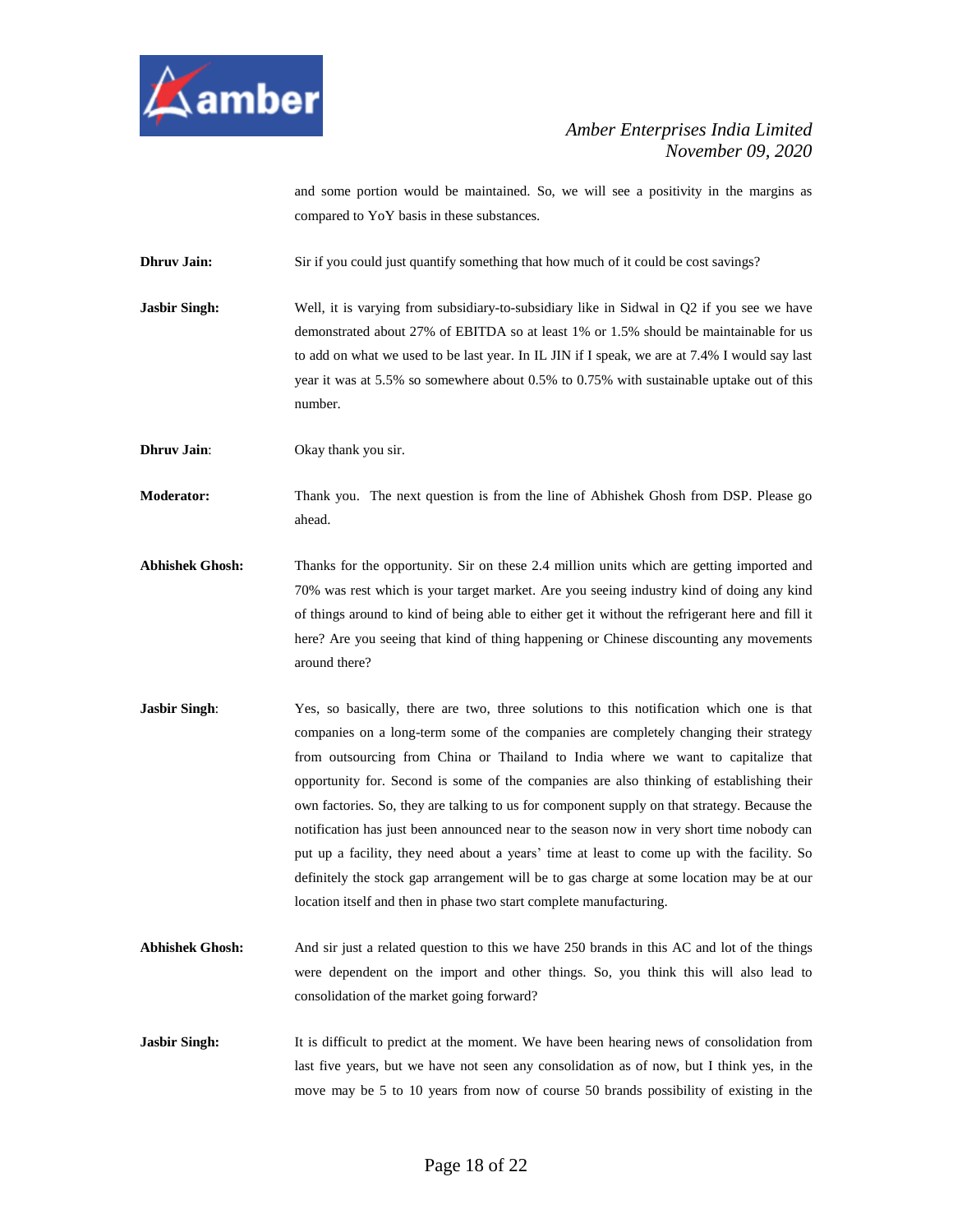

market is very difficult. So that will certainly happen, but I would not see that it is in a hindsight of, for next two to three years' time.

**Abhishek Ghosh:** And sir in that light, so more in the medium-term as these large players even that get bigger. Do you think somewhere it is important that you get scale up business so that your unit cost of production is lower. Otherwise to get pricing from these large players who are really getting larger will be difficult is that the way we should look at it.

- **Jasbir Singh:** So, Abhishek both things will play out. One is definitely the economies of scale as we are getting bigger and bigger definitely that there will be a delta in pricing, but secondly this outsourcing and insourcing strategical decision is not in our hand it is purely in our hand of companies, directors and CEOs, so what we have aligned with all the customer are that whether they want to in source or whether they want to outsource the strategy should not impact us. In fact, we should be deeply penetrated in their wallet share of offering of components and finish good whatever they need. So, we have seen in past companies changing their strategies and our business post their changes of strategies have improved with them. In fact, it has grown multifold. So, our endeavor is if 100 air conditioners today are manufactured in India out of that 24% is being manufactured by Amber today as per our market share so remaining all the ACs should have something or else are made by Amber in it. So that is the strategy which we move on.
- **Abhishek Ghosh:** Sir just 1 last question from my side. The import substitution volumes we just talking about a 2.4 million was 70% and that is the addressable and you close some customers. Are the gross margins inherently better in those products?
- **Jasbir Singh:** It will be in the range of what we are supplying here. So, I would not say that it is better or it is lesser but it will be in the same range of what we have.

**Abhishek Ghosh:** Okay Jasbir Ji. Thank you so much and wish you all the best.

**Moderator:** Thank you. The next question is from the line of Gopal Nawandhar from SBI Life Insurance. Please go ahead.

**Gopal Nawandhar**: I just wanted to get us on the competitive landscape in last two years. You know the lot of small, small companies have come up and some are being supported by the larger brands for outsourcing. So, do you believe that the kind of market share gains which you add in the last 2-3 years. We can still capture some more market in the next 2-3 years.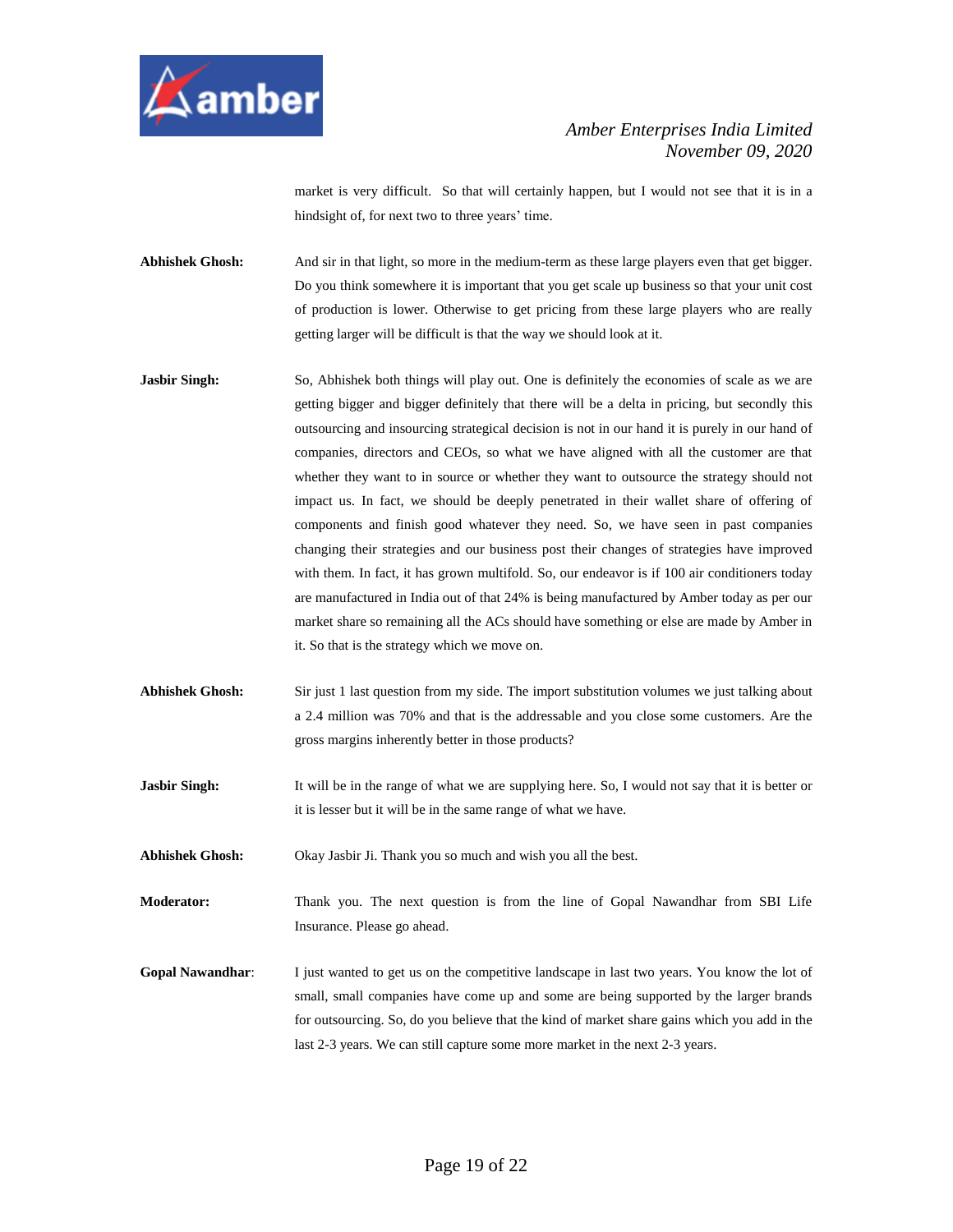

- **Jasbir Singh:** So basically, in the last 15 years we have seen a lot of competitive landscape getting changed and we have I would say that safely navigated out of all the changes in the landscape whenever it happened. So newer companies will definitely continue to try to come then become a competitor. There are companies which are trying, there are companies which has tried, and then left out, but if we as a company and management are more focused in giving our customers, I would say a unique solutions a very comprehensive integrated solutions near to their launch and completely diversified one stop solution for them in terms of complete finish goods range and a complete component range, so that becomes and plus with a very strong R&D base. So, this is the uniqueness which Amber has created and we will keep on strengthening our uniqueness. But yes, definitely we welcome what the arrivals in the market, so whenever they come definitely, we will try to navigate out of it. But as far as now is concerned I would say that competitive landscape yes there are companies but the scale at which the companies are coming at very, very small levels at thet moment.
- **Gopal Nawandhar**: Second thing between the IDU and ODU which one is easier to in house or say in terms of capital intensity or technology or say for example if any brand one to make it in-house whether he will prefer IDU or ODU or anything if you can get, give some sense on that?
- **Jasbir Singh:** Well it depends on what budgets brand or may be any company wants to start with so if they are coming with the large budget in hand definitely, they can start ODU and bring both together and on the I would say complexity of the product point of view we would say that IDU is little bit more complex as compared to ODU.
- **Gopal Nawandhar:** Lastly on this import substitution which we are seeing or because of changes in the norms. So, like just to get our numbers right the last year if I am not wrong Havells facility was not up and running and there may be some larger imports for them also on the ODU side and it since their plans are ready now. So that number would have been reduced significantly or no?
- **Jasbir Singh:** Havells actually was earlier buying from LEEL which is unfortunately gone to NCLT so that has shifted in-house for them.
- **Gopal Nawandhar:** Okay so it is not an import substitute?

**Jasbir Singh:** Yes, I mean, well I would not like to comment on behalf of my customer. So, I do not have the numbers in hand.

**Gopal Nawandhar:** Thanks.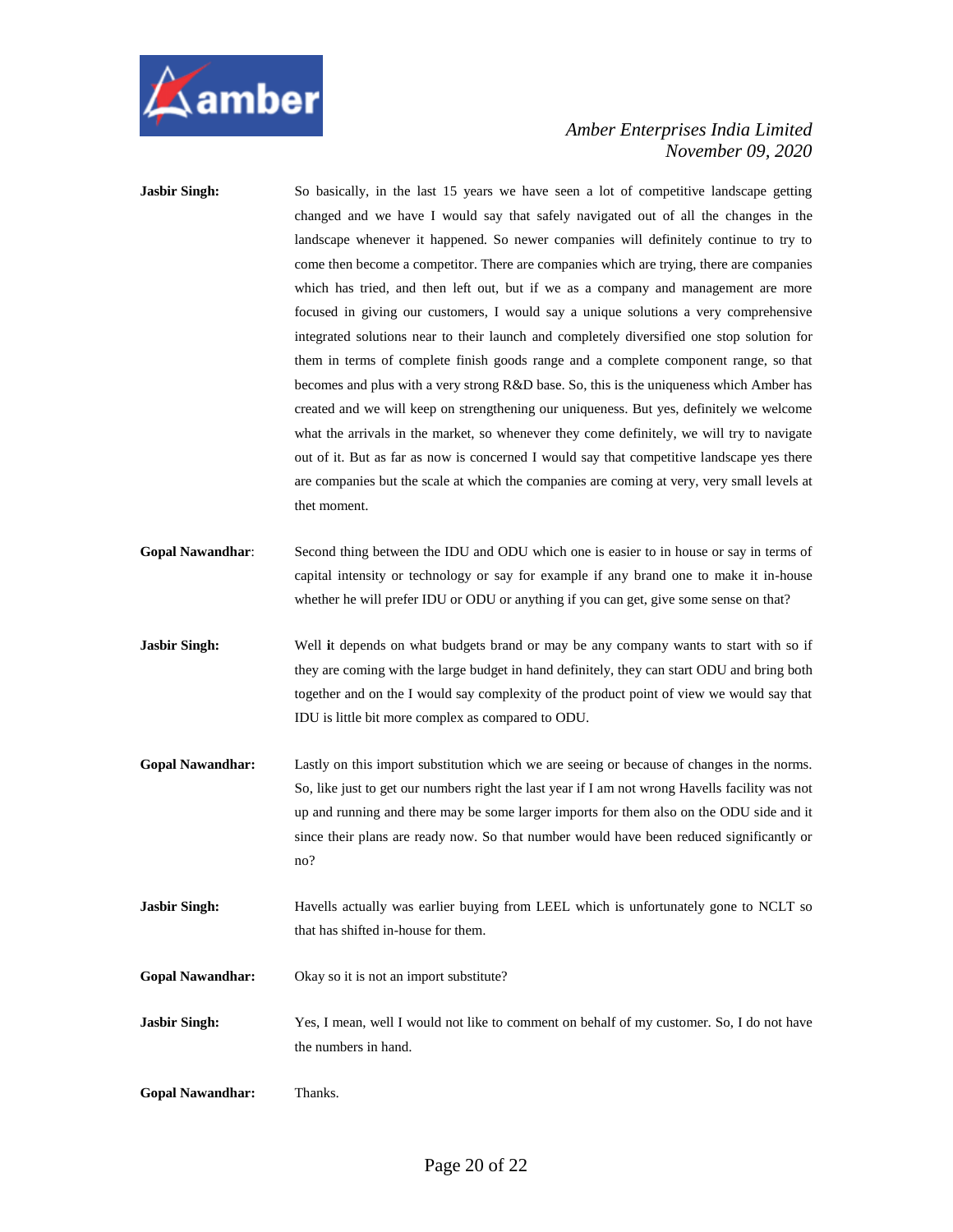

- **Moderator** Thank you. Ladies and Gentlemen due to time constraints we will be able to take one last question. We take the question from the line of Bharat Shah from ASK Investment Managers. Please go ahead.
- **Bharat Shah:** On a loaded basis what are the unique advantages we provide to our customers apart from let us say costs in the attendant efficiency. What are the other unique advantages that we provide, so that we become an inevitable for them over a period of time?
- **Jasbir Singh** So Bharat Ji basically the unique comprehensive and integrated solutions which we bring on the table next door to our client having 15 plants in India, both for finished goods and components with a very strong R&D. That is what is the unique proposition of Amber apart from cost. So, we have the widest range of products available in the complete room air conditioner range starting from 0.75 tonne to 2 tonne in all categories, in all star categories while one star, two-star, three start, and four-star, five-star. Even in matter ACs also and then on the component side, we become one stop supplier. They do not need to have to deal with 10 suppliers as Amber can take care of the complete requirement of components, large critical components and supply just in time to them as and when needed.
- **Bharat Shah:** And from a return on capital employees perspective, would they find it more efficient to source it from you or it has given for the small scale I understand the capital efficiency may not be so very much in evidence, but for the larger customer, the written-on capital employed would be superior by outsourcing from you or by manufacturing himself?
- **Jasbir Singh:** Yes, because when they outsource from us certainly, they become light weight and their ROC is improved. So, it is ROC accretive proposition for them to outsource, but it again depends from customers management and Board of Directors to decide whether to insource or outsource, so our strategy has been whether they want to insource or outsource. Amber should be able to service in both the strategies.

**Bharat Shah:** Thank you sir.

**Moderator**: Thank you. Ladies and Gentlemen that was the last question. I will now hand the conference over to Mr. Jasbir Singh for closing comments.

**Jasbir Singh:** So, with the growth opportunities on the domestic and export front along with government support, we believe we are well positioned to capitalize on this opportunity. Thank you everyone for joining us. I hope we have been able to answer all your queries. In case you require any further details, you may please contact us, or our Investor Relation Advisors SGA - Strategic Growth Advisors. Thank you very much and have a good day ahead.